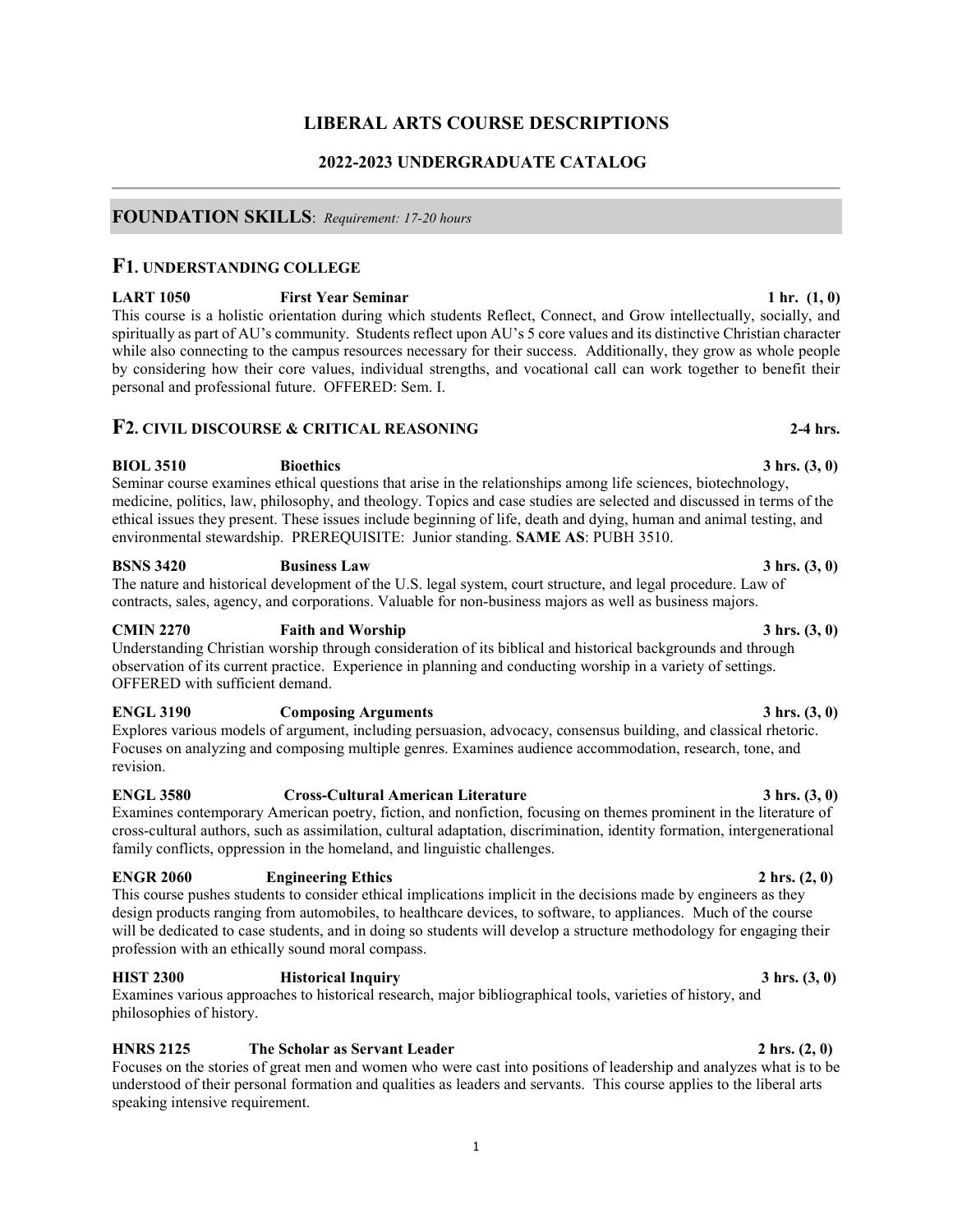## **LART 1100 Critical Thinking Seminar 2 hrs. (2, 0)**

Cultivates critical-thinking, communication, and community-building skills common to most other university-level classes and useful for pursuing truth and living lives of faith and service.

## **MUED 1000 Introduction to Music Education 3 hrs. (3, 0)**

Overview of the professional opportunities and challenges of teaching music in public and private schools. Includes field experiences. Grade of C or better required.

## **PHIL 2000** Introduction to Philosophy 3 hrs.  $(3, 0)$

An introduction to the important questions, ideas, and figures in the Western philosophical tradition from both topical and historical perspectives.

## **PHIL 2120 Ethics Ethics 3 hrs.** (3, 0)

Classical and contemporary considerations of moral issues and nature and status of ethical theory.

## **POSC 2020** Introduction to Politics 3 hrs. (3, 0)

Introduces students to the study of government and provides a broad overview of the discipline of political science. Examines the scope and methods of the study of politics and political systems, as well as a number of concepts of interest to political scientists, including power, democracy, ideology, and state institutions.

## **PSYC 3200** Living the Faith in a Post Christian World 3 hrs. (3, 0)

Classical and contemporary considerations of moral issues and nature and status of ethical theory.

## **RLGN 3120 Current Issues in Christian Ethics 3 hrs. (3, 0)**

A critical examination of Christian reflections and decision-making on moral and ethical issues in contemporary life. "Christian," as used in this course, seeks particularly to take Jesus and the church seriously in defining, describing, and illuminating the nature and content of moral issues. The course examines varying approaches to Christian moral decision-making, with a view to shaping sound responses to several current moral issues confronting human beings and creation.

# **SOCI 2450** Introduction to Race and Ethnicity 3 hrs.  $(3, 0)$

Introduces students, through a relational perspective, to the origins and the ongoing sociological construction of the concepts of race and ethnicity in America. Analyzes different types of race and ethnic relations in America, as well as racism, prejudice and discrimination as tools of exclusion. Evaluates minority and majority group responses and identifies cultural contributions of ethnic groups. Incorporates a perspective of 'sociological imagination', where one considers the intersections between individual biography and socio-structural history. Advisor permission required.

## **SPED 2400 Introduction to Mild Disabilities** 3 hrs.  $(3, 0)$

Provides an overview of definitions, characteristics, and educational needs of students with mild disabilities. Course includes cultural, language, behavioral, social, and academic factors that interfere with academic achievement for these students. Course also examines current models of educating students with mild disabilities, including response to intervention and the changing roles of educators within those models. This course is required of all elementary, secondary, and music education majors, including pre-service educators licensing in special education and students majoring in other fields, but who are earning a special education minor. Grade of C or better required.

## **F3. WRITTEN COMMUNICATION** (Grades of C- or better required to fulfill this area.)

## **ENGL 1100** Rhetoric and Composition - Basic 4 hrs.  $(4, 0)$

Designed for students who need supplemental help with writing skills. Focuses on theory and practice of expository writing based on experience and observation. Emphasizes development of functional and flexible writing processes for a range of purposes and audiences. Includes assigned readings. Requires attention to sentence style, diction. Grade of C- or better is required.

## **ENGL 1110 Rhetoric and Composition 3 hrs.** (3, 0)

Focuses on theory and practice of expository writing based on experience and observation. Emphasizes development of functional and flexible writing processes for a range of purposes and audiences. Includes assigned readings. Grade of C- or better is required.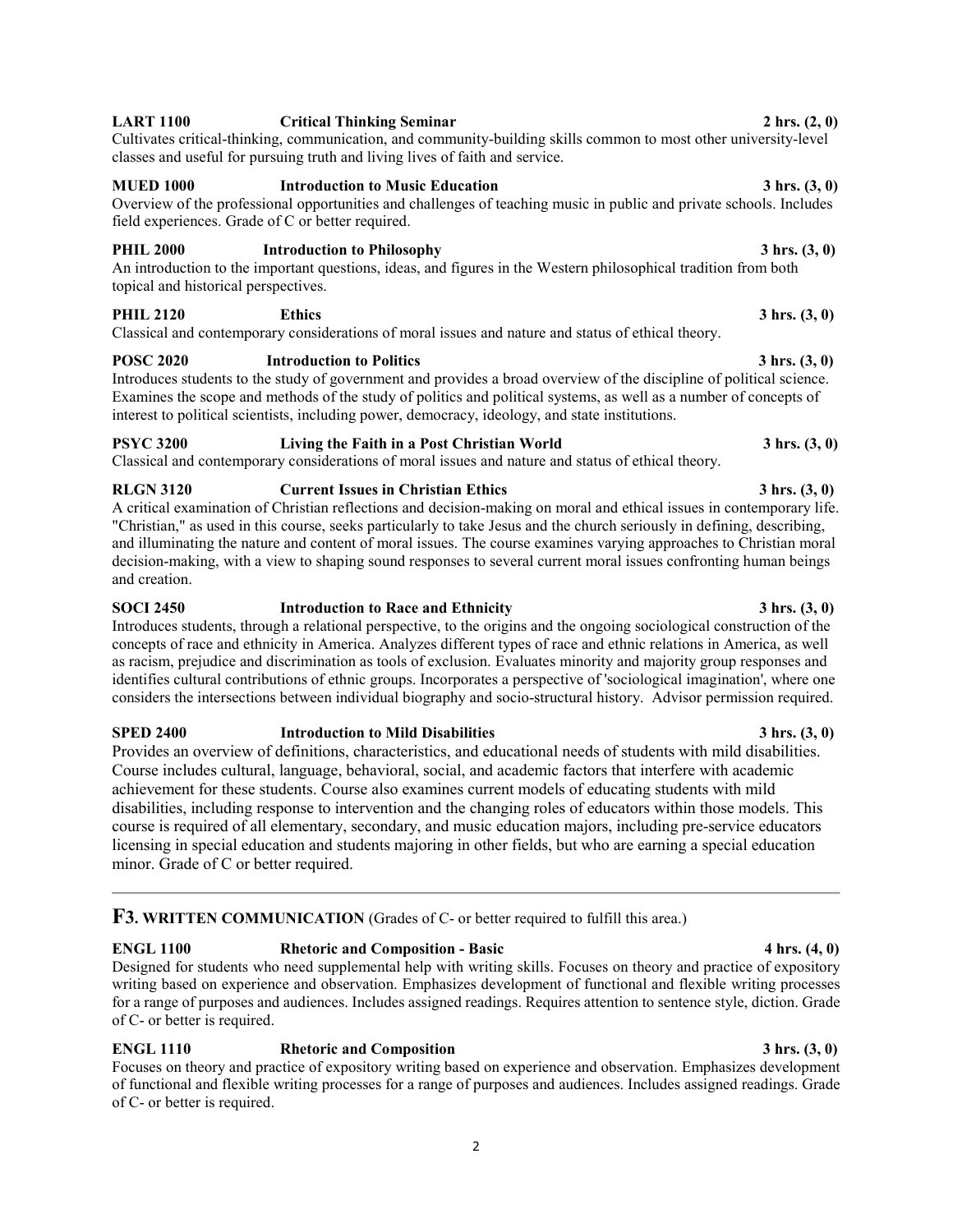## **ENGL 1120 Rhetoric and Research 3 hrs. (3, 0)**

Focuses on theory and practice of writing based on external sources. Emphasizes library, electronic, and primary research sources and methods. Satisfies writing skill requirement for graduation. Does not satisfy Advanced Writing Competency requirement. Grade of C- or better is required. PREREQUISITE: Grade of C- or better in ENGL 1100 or ENGL 1110

## **HNRS 2110 The Scholar in the Academy: Journeys and Migrations in the Western Tradition 5 hrs. (5, 0)** Focuses on historical investigation and reading and writing on a common theme. Open to Honors program students

only**.** EXPECTATION: C- or better, to full the Written Communication portion of the Liberal Arts Core Curriculum.

## **TWO WRITING INTENSIVE (WI) COURSES**

To emphasize the importance of writing both as an essential skill and as a tool for learning, the university requires every student to complete two writing-intensive (WI) courses beyond ENGL 1120. At least one WI course must be upper division. (List of Writing Intensive Courses at the end of this document.)

# **F4. SPEAKING and LISTENING Requirement: 3 hours<br>COMM 1000 <b>Introduction to Speech Community**

## **COMM 1000 Introduction to Speech Communication 3 hrs. (3, 0)**

Fundamentals of communication with emphasis on interpersonal, small group, and public communication experiences. OFFERED: Sem. I, II; summer.

## **SPEAKING INTENSIVE (SI) COURSE**

One Oral Communications Intensive class course beyond COMM 1000 (see list at end of this document.)

(Opportunity to waive COMM 1000 available based on department criteria. See the Department of Communication and Design Arts for more information)

## **F5. QUANTITATIVE REASONING** Requirement: 3 hours

**CPSC 1100 Introduction to Business Informatics 3 hrs. (3, 0)** An introduction to computer-based business-problem-solving applications and methods. Core topics include spreadsheets with emphasis on formulas and functions, relational database with emphasis on relational database design and use of SQL, and web software development with emphasis on HTML 5 and CSS. PREREQUISITE: Mathematics proficiency. OFFERED**:** Sem. I, II.

## **CPSC 1200 Introduction to Web Programming 4 hrs. (4, 0)**

An introduction to program design and development using HTML, CSS, and JavaScript. Emphasis is on problem solving, algorithm development, and issues related to Web publishing. PREREQUISITE: Mathematics proficiency. OFFERED: With sufficient demand.

## **CPSC 1400 Computer Science I 4 hrs. (4, 0)**

An introduction to disciplined, object-oriented program development. Topics include a survey of computer architecture and systems, problem solving and algorithm development, data types and variables, control-of-flow structures, event-driven programming, private methods, and parameter passing. PREREQUISITE: Mathematics proficiency. OFFERED: Sem. I, II.

**LEAD 3100 Introduction to Information Systems & Analysis of Data (Adults only) 3 hrs. (3, 0)** This course presents problem analysis and evaluation techniques. Students are shown methods for defining, researching, analyzing, and evaluating a problem in their work or vocational environments that they have selected for independent research projects. Specific statistical information covered in the course includes identifying and measuring objectives, collecting data, working with significance levels, analyzing variance, and constructing questionnaires.

## **MATH 1100 Elementary Mathematics-Numeration Systems 4 hrs. (4, 0)**

Elementary foundations course for students preparing for elementary and middle school education. Includes deductive reasoning, the algebra of sets, numeration systems, properties of natural numbers, integers, rational numbers, real numbers, and data analysis. Does not apply toward mathematics major or minor. PREREQUISITE: Mathematics proficiency. OFFERED: Sem. I.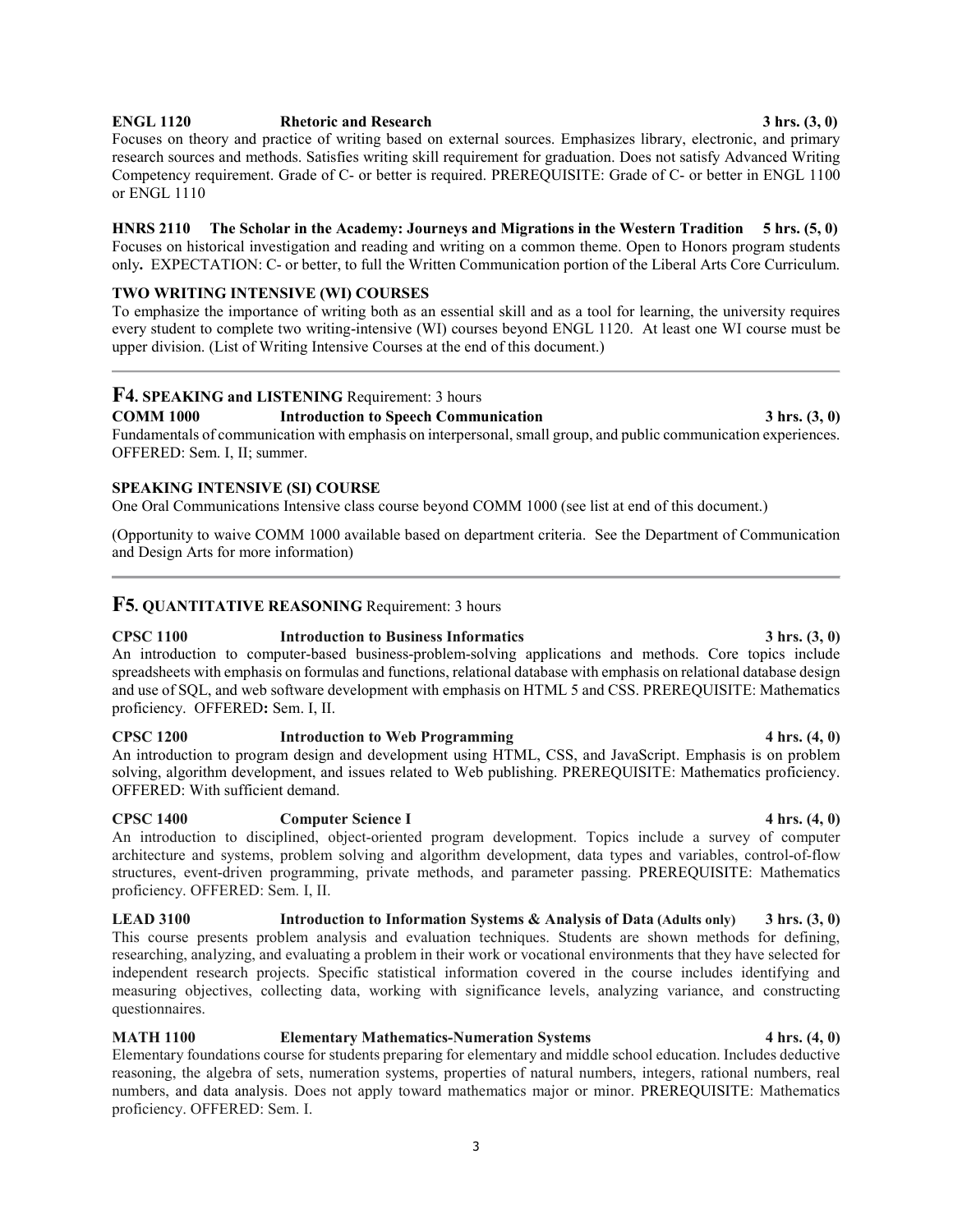## **MATH 1250 Explorations in Mathematics 3 hrs. (3, 0)**

A course designed for students to explore different areas of college-level mathematics. Students will appreciate the relevance of mathematics through real-life applications. Emphasis will be placed on critical reasoning, problem solving, and the clear communication of mathematical ideas. Topics will be chosen from mathematics of finance, mathematical modeling, probability and statistics, voting theory, infinity, and logic. Does not apply toward mathematics major or minor. PREREQUISITE: Mathematics proficiency. OFFERED: Sem. II.

## **MATH 1300** Finite Mathematics 3 hrs. (3, 0)

Topics include introduction to counting techniques, probability, systems of linear equations and matrices, linear programming, and the mathematics of finance. Does not apply toward mathematics major or minor. PREREQUISITE: Mathematics proficiency. OFFERED: Sem. I, II.

## **MATH 1400 Applied Calculus Applied Calculus 4 hrs.** (4, 0)

Topics include functions, limits, derivatives, applications of derivatives, integration and applications of integration. Functions considered are polynomial, rational, logarithmic and exponential functions. Emphasis is on computational skill and problem solving. Applications taken from management, life sciences, and social sciences. Not open to students with a grade of C or better in MATH 2010 or its equivalent. Does not apply toward mathematics major or minor. Expectation: Two years of high school algebra. PREREQUISITE: Mathematics proficiency. OFFERED: With sufficient demand.

## **MATH 2010 Calculus I Calculus I 4 hrs.** (4, 0)

Introduction to plane analytic geometry, functions, limits, continuity, differentiation of algebraic and trigonometric functions, application of the derivative, and indefinite, and definite integrals. Expectation: Two years of high school algebra, plane geometry, and trigonometry, MATH 1220, or passing score on Calculus Readiness Exam. PREREQUISITE: Mathematics proficiency. OFFERED: Sem. I, II.

## **MATH 2120 Introductory Statistics with Applications 4 hrs. (4, 0)** Descriptive statistics; binomial, normal, and chi-square distributions; sampling distributions; estimation; hypothesis testing; simple linear regression; and analysis of variance. EXPECTATION: Two years of high school algebra. OFFERED: Sem. I, II.

## **PSYC 2440** Applied Statistics and Introduction to Research 4 hrs.  $(4, 0)$

An examination of basic statistical techniques with emphasis on interpreting research literature, practical applications in psychology, business and political science, and use and interpretation of appropriate computer software. PREREQUISITE: Mathematics proficiency. OFFERED: Sem. II.

## **F6. BIBLICAL LITERACY** Requirement: 3 hours

**BIBL 2000 Introduction to the Bible 3 hrs. (3, 0)** Historical and literary study of the Hebrew Bible and the New Testament as Scripture. Introductory course surveying historical contexts, varieties of literature, and development and expression of theology of these writings. OFFERED: Sem. I, II.

## **F7. PERSONAL WELLNESS** Requirement: 2 hours

(PEHS 1000 test out procedure available for prior practical experience/ theoretical background.)

## **PEHS 1000** Fitness and Leisure for Life 2 hrs. (1, 2)

Provides a base upon which students may build healthy bodies through understanding of and participation in fitness/leisure activities. Surveys key fitness/wellness concepts in lecture portion of class.

## **NURS 1210 Nutrition for Healthy Living 2 hrs. (2, 0) 2 hrs. (2, 0)**

Explores principles of nutrition as they relate to physical fitness. Content includes important nutritional elements and their relationship to maintaining health. Required activities include: personal health assessment skills, nutritional assessment, and aerobic activities. Not required for nursing major, but highly recommended. OFFERED: Sem. I, II.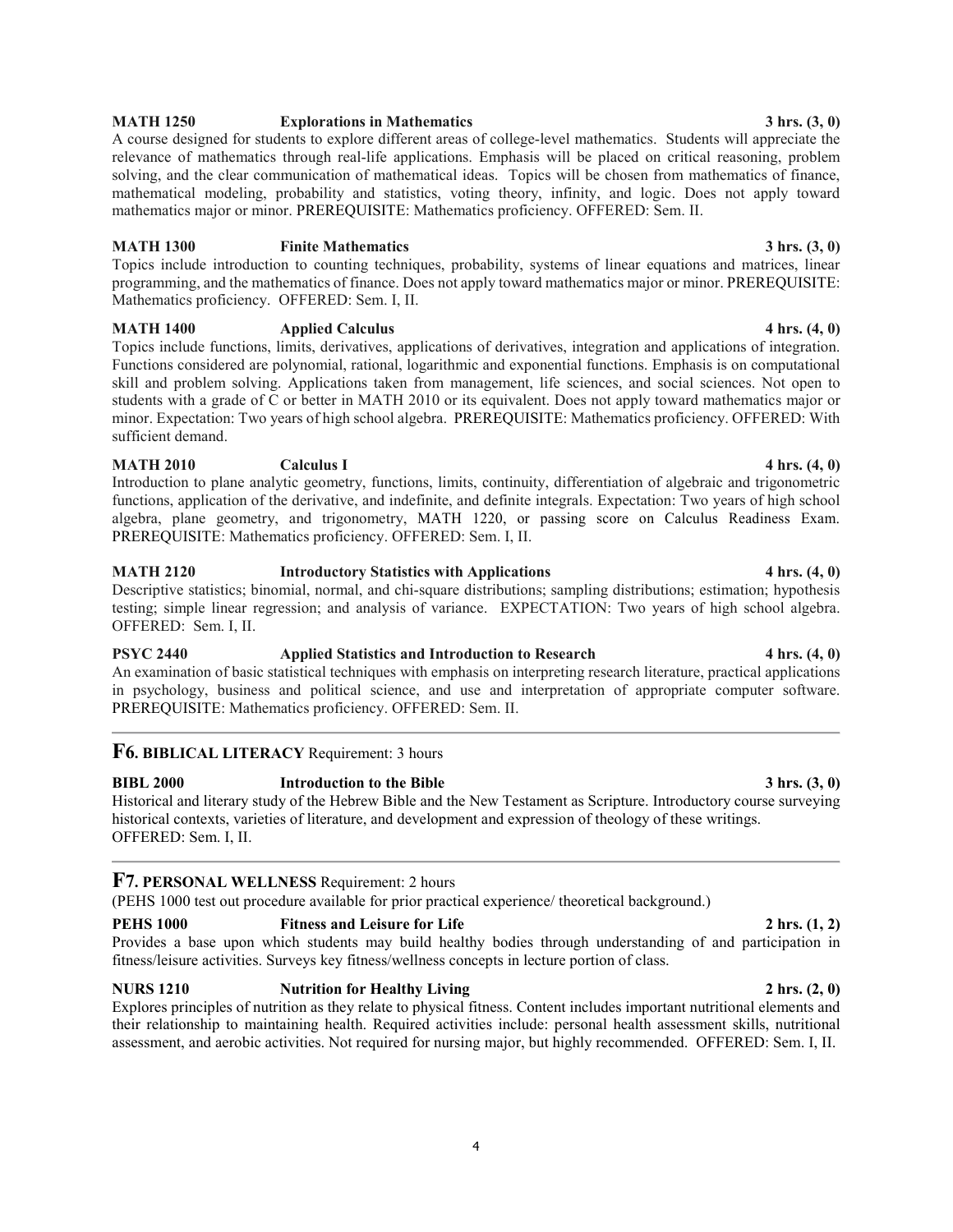## **DANC 3060 Movement Analysis 3 hrs. (3, 0)**

This class uses a system of observation and notation to aid students in understanding dance, health, and the science of movement. It emphasizes whole-person education (psychological, physical, sociological, spiritual). It introduces students to Alexander Technique, Bartenieff Fundamentals, Laban Movement Analysis, Feldenkrais Technique, Yoga, and Pilates as somatic practices. OFFERED: Sem. II.

## **WAYS OF KNOWING**:Requirement: 23 hours

**W1. CHRISTIAN WAYS OF KNOWING** Requirement: 3 hours

## **BIBL/RLGN 3000 History of Biblical Interpretation (WI) 3 hrs. (3, 0)**

This course is a historically based study of the ways in which Christians have interpreted the Bible. The course considers the diversity of Christian interpretation as well as the development of Christianity as the biblical text was interpreted over time. PREREQUISITE: BIBL 2000; upper-division standing. OFFERED: Each semester

## **BIBL 3410 Images of Jesus then and Now 3 hrs. (3, 0)**

Examination of the New Testament's images of Jesus and their transformations in different cultures. Emphasis is upon how different images of Jesus entail corresponding lifestyles and worldviews. Comparisons of images of Jesus with selected focal images from other religions (such as Allah or the Tao) show the images' structural importance for religious systems and cultures. PREREQUISITE: BIBL 2000 OFFERED: Sem. II

## **HNRS 3325 Christ and Culture** (Honors program students only) **3 hrs.** (3, 0) This course is organized as a seminar in historical theology that considers the various relationships between Christians and their culture. Readings in primary and secondary sources, as well as journal articles, will inform seminar discussions.

**PHIL/RLGN 3250 Ethics & Morality for Professionals 3 hrs. (3, 0)** An introduction to Western ethical traditions and particularly to critical thinking about moral experience within Christianity. From classical perspectives in Christian ethics, students will practice using resources (such as the Bible) to develop their own ethical code, system of values, and constructive approaches by which they would resolve ethical dilemmas and conflicts. Special focus on teaching moral reasoning as a skill for professionals, particularly for Christian leaders, to resolve moral dilemmas in society and in organizations (both the profit and not-for-profit sectors). PREREQUISITE: Upper-division standing. OFFERED: Sem. I.

## **RLGN 3010 Faith in Context 3 hrs. (3, 0)**

Faith always emerges in multiple contexts, including cultural, developmental, and religious. Students in this course examine personal experiences with faith, the faith experiences of their families of origin, and contemporary North American expressions of popular religion and spirituality.

## **RLGN 3020 Christianity and Social Justice 3 hrs. (3, 0)**

The call to "do justice, love mercy, and walk humbly with your God," is deeply rooted in Christian faith. Just what this element of Christian commitment means in lived experience, however, is neither consistently interpreted nor universally applied. This course affords students the opportunity to explore in some depth the relationship between Christian faith, in its various articulations, and social justice. The class addresses a selection of contemporary social justice issues (for example: racial justice, gender justice, environmental justice), exploring ways in which representative groups and individuals from the Christian tradition have understood the relationship between faith and social justice. The goal of the course is to introduce students to the complexities of each social justice issue, to encourage them to consider ways in which Christian faith commitments intersect with concerns about the issue, and to prompt them to develop a lifelong engagement with the concerns. OFFERED: Sem. II.

**RLGN 3100 Christian Understandings of Human Experience 3 hrs. (3, 0)** Investigation of perennial human experiences of intimacy, spirit, community, hope, revelation, and search for truth and reconciliation. Acquaints students with biblical-Christian interpretation of these experiences. PREREQUISITE: Upper-division standing. OFFERED: Sem. I, II.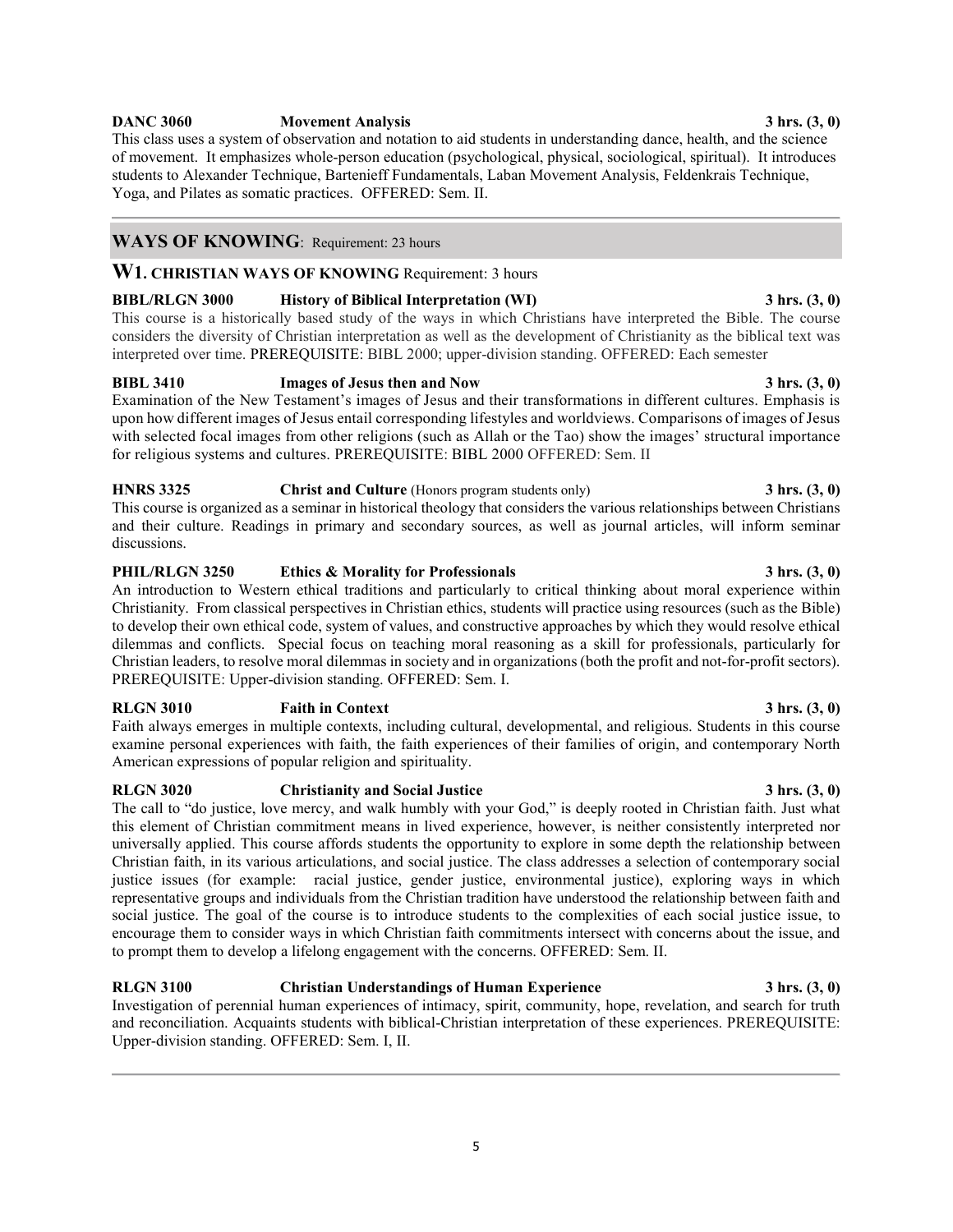## **W2. SCIENTIFIC WAYS OF KNOWING** Requirement: 4 hours

## **BIOL 1000 Principles of Modern Biology 4 hrs. (3, 2)** Fundamental ideas in the science of biology, including molecules, cells, genetics, ecology, the diversity of life, and the human body. OFFERED: Sem. I; summer (online).

## **BIOL 2070 Humans and the Environment 4 hrs. (3, 3)**

Students are exposed to basic concepts of ecology and to select environmental issues. They are encouraged to engage in vigorous discussion and to think critically about our impact on the environment. The perspective of Christian environmental stewardship is emphasized throughout the course. OFFERED**:** Sem. II.

## **BIOL 2080 Flora of Indiana 4 hrs. (3, 2)**

Taxonomic study (identification, classification, and nomenclature) of flowering plants of Indiana. OFFERED: Summer.

## **BIOL 2210 Foundations of Modern Biology I 4 hrs. (3, 4)**

Basic principles of cell structure and function, genetics, evolution, biodiversity, and ecology using animal and human models. Through these themes the student becomes familiar with major animal groups, their salient characteristics, environmental interactions, and postulated evolutionary relationships. OFFERED: Sem. I.

## **CHEM 1000 Introduction to Chemistry 4 hrs. (3, 2)**

A survey approach to the study of chemistry examining the methods of science as applied to the study of inorganic, organic, and biochemistry. Emphasis on understanding chemical principles and their application to the environment with some use of numerical computations. Not applicable toward chemistry major or minor. OFFERED: Sem. II.

## **CHEM 2110 General Chemistry I** 4 hrs. (3, 2.5)

Basic introduction to theory and practice of chemical principles with emphasis on atomic structure, chemical bonding, stoichiometry, thermochemistry, and physical states of matter. Expectation: Students entering general chemistry normally have at least one year of high school chemistry and two years of high school algebra. OFFERED: Sem. I.

## **EXSC** 2140 **Nutrition in Health and Disease** 4 hrs. (3, 2)

Provides an introductory view of the relationship between nutrition and disease. The course covers the methodology used to determine nutritional and health status and how evidence is gathered to determine links between nutrition and the prevention of specific diseases and conditions, such as cardiovascular disease, cancer, diabetes, obesity, gastrointestinal disorders, and osteoporosis are covered in depth. Emphasis is placed on the scientific method and how scientific processes allow these facts to be known. OFFERED: Sem. I, II.

## **HNRS 2210 Scientific Discoveries and Paradigm Shifts 4 hrs. (3, 2)**

Examines the nature of science, the history and philosophy of science, and the experiential, hands-on practice of science. The unifying thread of the course is the concept of "paradigm shifts" and the question of whether they have actually occurred in the history of science. Open to Honors program students only.

## **PHYS 1000 Physical Science 4 hrs. (3, 2)**

Introduction to selected topics in physical science, with emphasis on concepts necessary to teaching science at the elementary school level. Required of all elementary education majors, but also open to other non-science majors. OFFERED: With sufficient demand.

## **PHYS 1020 Earth and Space Science 4 hrs. (3, 2)**

Introduction to the study of geology, weather, and space science with an emphasis on the phenomena that pertain to the earth's crust and atmosphere and the methods used to form our understanding of these dynamic systems. May be taken alone or as a supplement to PHYS 1000. OFFERED: With sufficient demand.

## **PHYS 1140 Musical Acoustics 4 hrs. (3, 2)**

Survey of topics basic to the science of music. Designed to give music students a laboratory-science experience in a field relevant to their interests. Open to all students who can read music. OFFERED: With sufficient demand.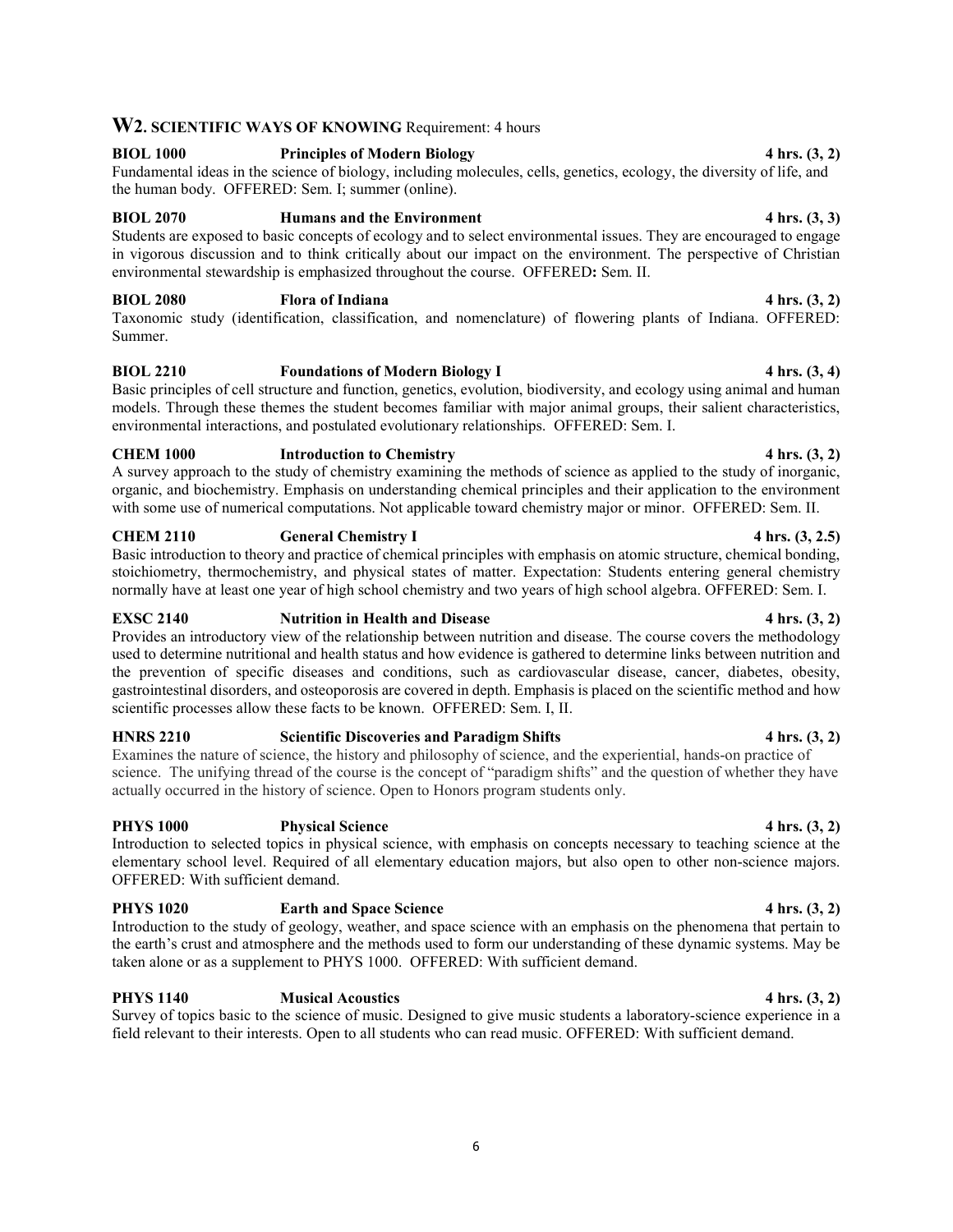## **PHYS 1240** Introduction to Astronomy 4 hrs.  $(3, 2)$

Introduction to understanding planets, stars, and galaxies of our universe with emphasis on what they are, how they live and die, and how they are studied. Students will also gain an appreciation for the night sky and the type of observations that can be made. OFFERED: Sem. I.

## **PHYS 2140 General Physics I--Algebra 4 hrs. (3, 2)**

Introduction to major concepts of physics and their mathematical foundations, with a primary emphasis on Newtonian mechanics. EXPECTATION: Students enrolling should demonstrate sufficient knowledge of college algebra. OFFERED: Sem. I.

## **PHYS 2240 General Physics I--Calculus 4 hrs. (3, 4)**

Introduction to major concepts of physics and their mathematical foundations, with a primary emphasis on momentum, energy, and rotational dynamics. Students taking this course typically have completed at least one year of high school physics. PREREQUISITE: MATH 2010. OFFERED: Sem. II.

## PSYC 3210 **Behavioral Neuroscience** 4 hrs.  $(3, 2)$

An introduction to the biological foundations of animal and human behavior, including human neuropsychology, the study of brain disease, and how the environment (including toxins) contributes to changes in the brain. The laboratory component stresses the human brain and the student's ability to recognize its various components. EXPECTATION: PSYC 2010 is strongly recommended. PREREQUISITE: PSYC 2000. OFFERED: Sem. I.

## W3. CIVIC WAYS OF KNOWING Requirement: 3 hours

## **HIST 2000 World History 3 hrs. (3, 0)**

Examination of the history of the non-Western world of Asia, the Middle East, Africa, and Latin America. Emphasizes patterns of development; religion and culture; political, economic, and social issues; and historical and current problems. Required of all social studies teaching majors. OFFERED: Sem. I.

## **HIST 2030 Western Civilization I 3 hrs. (3, 0)**

Examination of major themes in the development of Western civilization. Special attention is given to intellectual and cultural heritage of the classical world and to the transmission of the classical heritage to the modern world. OFFERED: Sem. I.

## **HIST 2040 Western Civilization II 3 hrs. (3, 0)**

Examination of major themes in the development of Western civilization. Special attention is given to the expansion of the West, the development of modern political ideologies, and the historical impact of economic modernization. Examines the period from 16th century to the present. OFFERED: Sem. II.

## **HIST 2110 American History I 3 hrs. (3, 0)**

American civilization from first English settlements through Civil War: artistic, intellectual, literary, social, economic, political, and religious currents in American life. Required of all social studies majors. OFFERED: Sem. I, II.

## **HIST 2120 American History II 3 hrs. (3, 0)**

American civilization from Reconstruction to present: artistic, literary, intellectual, social, economic, political, and religious currents in American life. Required of all social studies majors. OFFERED: Sem. I, II.

## **HNRS 2110 Honors Literature and History 5 hrs. (5, 0)**

Focuses on historical investigation and writing on a common theme. EXPECTATION: C- or better, to full the Written Communication portion of the Liberal Arts Core Curriculum.

## **POSC 2100 American National Government 3 hrs. (3, 0)**

An introductory study of national government in the United States. Examines the major institutions and processes of the American political system, including Constitutional design, federalism, public opinion, voting and elections, political parties, interest groups, Congress, the presidency, and the courts. OFFERED: Sem. I.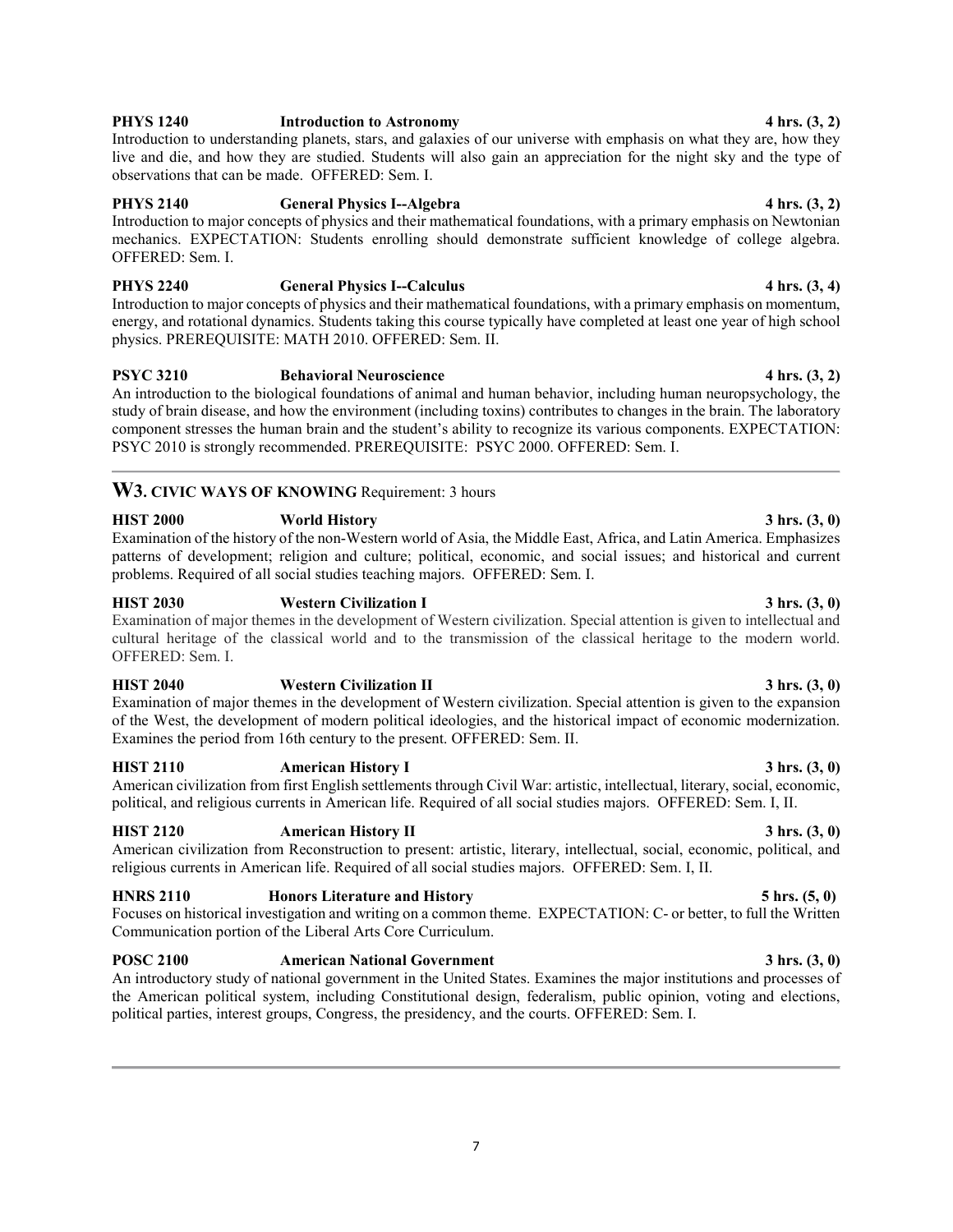## **W4. AESTHETIC WAYS OF KNOWING** Requirement: 3 hours

## **AE AESTHETIC INTEGRATIVE COURSES 3 HRS**

## **ARTH 2000 Great Themes in Art 3 hrs. (3, 0)**

An integrative course focusing on important themes found in art and design history through lecture and studio experiences. The course examines these themes from medieval through modern times. OFFERED: Sem. I, II.

## **ARTS 1210 Drawing for Liberal Arts 3 hrs. (3, 0)** Covers the basic aspects of drawing: investigating art elements of space, value, line and form. OFFERED: Sem. II.

**ARTS 1230 Painting for Liberal Arts 3 hrs. (3, 0)** Introduction to concepts and processes of painting. Basic problems of space, image and color explored. OFFERED: Sem. I.

## **ARTS 1250 Graphic Design for Liberal Arts 3 hrs. (3, 0)**

Study of graphic design history, color theory, design rules, and graphic design software. Students create theme-based projects. OFFERED: Sem. I, II.

## **COMM 2550 Appreciation of Great Speeches 3 hrs. (3, 0)** Examination of historic and contemporary speeches to develop understanding and appreciation of the elements by which great speeches are valued. This course applies to the liberal arts speaking intensive requirement. PREREQUISITE: COMM 1000. OFFERED: Sem. II.

**ENGL 3590 Teaching Diversity through Young Adult Literature 3 hrs. (3, 0)** Provides secondary, middle, and upper elementary pre-service teachers with a wide variety of experiences in reading, analyzing, and discussing texts written specifically for young adults. Grade of C or better required. This course applies to the liberal arts Aesthetic Ways of Knowing and writing-intensive requirements.

## **MUSC 2210 Music, the Arts, and Culture 3 hrs. (3, 0)**

An examination of major works of Western art music that employ elements of art, literature, film, drama, and dance, with emphasis on opera, oratorio, choral symphony, program symphony, ballet, and film music genres. A study of the processes by which selected works were conceived, composed, prepared, performed, received, and understood as expressions of the human experience. Does not count toward music major. OFFERED: Sem. I, II.

## **If you did not use one class in the AE area to fulfill the Aesthetic, choose one class from AP (Appreciation) and one from AX (Experiential).**

## **AP AESTHETIC APPRECIATION COURSES 2 HRS**

**DANC 3510 Period Dance 2 hrs. (2, 0)** Introductive to European and American social dance. Research and execution of movement from representative historical periods. No dance experience necessary. Repeat: May be repeated for credit. OFFERED: Semester II, summer.

## **ENGL 2500 Appreciation of the Writing Craft (WI) 2 hrs. (2, 0)**

Defines and analyzes the fundamental elements and writing techniques of various creative genres, such as short fiction, poetry, literary non-fiction, and/or drama. Strongly recommended as a prerequisite to ENGL 3110, 3120, or 3180. EXPECTATION: Grade of C or above in ENGL 1120. PREREQUISITE: ENGL 1120. OFFERED: Each semester.

## **MUED 2110 Music for the Elementary Classroom 2 hrs. (2, 0)**

Basic skills, materials, and methods for using music to aid child development, enhance learning, and encourage creativity in the elementary classroom. Expectation: Elementary education major. OFFERED: Sem. I, II.

## **MUSC 2110 Introduction to Music Literature 2 hrs. (2, 0)**

Introductory study of music literature. Required for music majors; not recommended for students who do not read standard music notation. CONSENT: Department**.** OFFERED**:** Sem. I.

## 8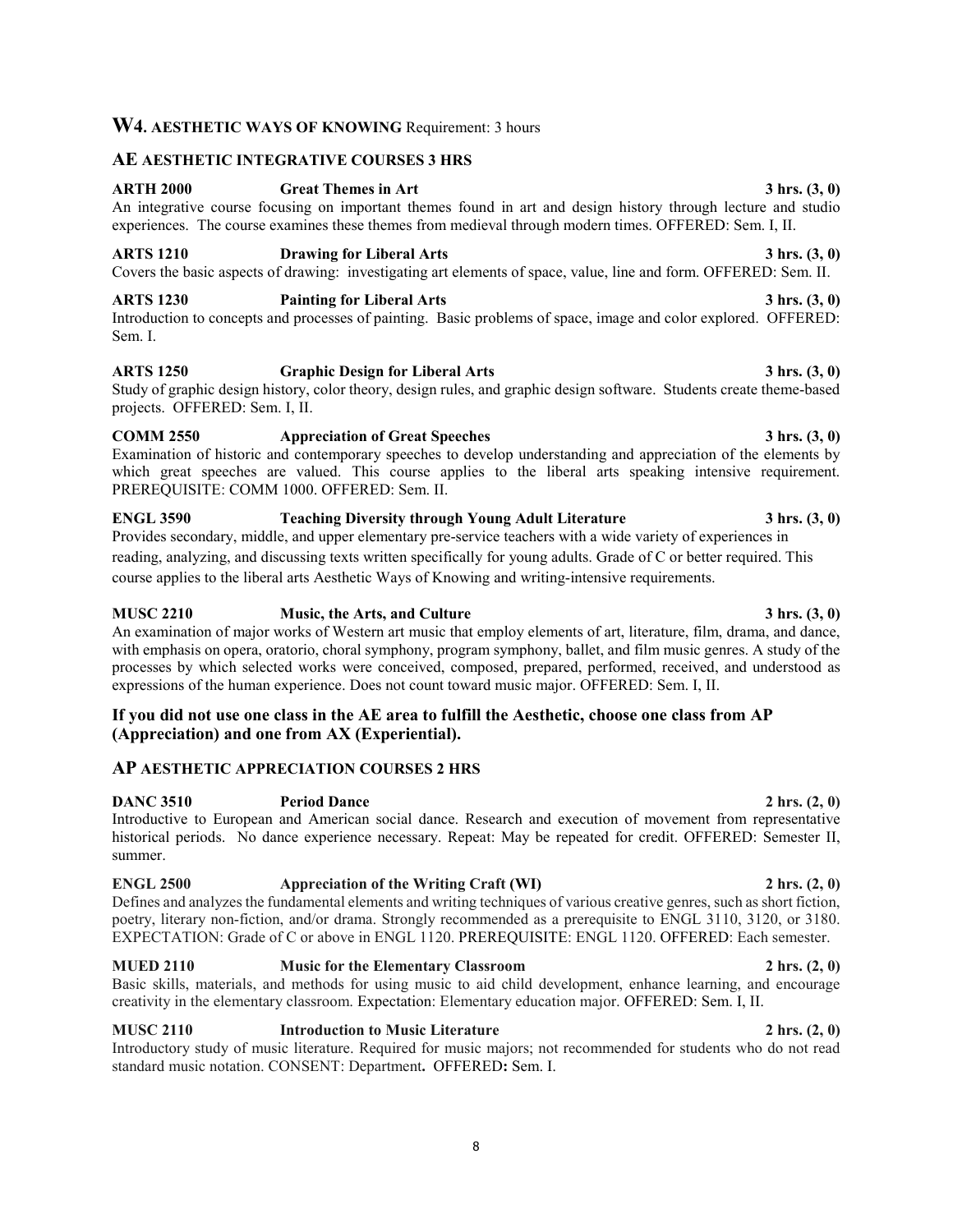## **MUSC 2220 Music in Society 2 hrs. (2, 0)**

## Studies in music to provide basis for understanding and appreciating artistic musical expression. Does not count toward music major. OFFERED: Sem. I, II. **THEA 2350 Introduction to Acting 2 hrs. (2, 0)**

Designed to introduce students to the fundamental principles of performance. Emphasis will be placed on Spolinstyled theatre games and developing competent improvisational skills. Open to all students. OFFERED: Sem. II.

## **AX (EXPERIENTIAL) AESTHETIC APPRECIATION COURSES 1 HRS**

## **DANC 1120 Tap I** 1 hr. (2, 0) Introduces students to a wide variety of movement and a foundation for developing basic skills and tap technique for dance majors and non-majors. Tap shoes required. REPEAT: May be repeated for credit. OFFERED: Sem. I, II.

## **DANC 2120 Tap II** 1 hr. (2, 0)

A continuation of Tap I, designed for the intermediate-level student with at least one semester of tap. Introduce students to more in-depth exercises designed to promote vocabulary and skill level, as well as the development of performance technique. REPEAT: May be repeated for credit. OFFERED: Sem. I, II.

## **DANC 3120 Tap III 1 hr.** (2, 0)

A continuation of Tap II, this advanced course includes syncopated rhythms, progressive step combinations and "hoofers" and "tapper" stylistic expression. CONSENT: Department. REPEAT: May be repeated for credit. OFFERED: Sem. II.

## **DANC 1220 Modern I 1 hr.** (2, 0)

Introduces students to a wide variety of movement and creates foundation for development of basic skills and technique for dance majors and non-majors. REPEAT: May be repeated for credit. OFFERED: Sem. I, II.

## **DANC 2220 Modern II 1 hr.** (2, 0)

A continuation of Modern I, designed for the intermediate-level dance major or minor. This course advances techniques and basic principles of modern dance. PREREQUISITE: Dance majors; open to non-majors with departmental permission. REPEAT: May be repeated for credit. OFFERED: Sem. I, II.

## **DANC 3220 Modern III** 1 hr. (2, 0)

A continuation of Modern II, this intermediate-level course includes the application of more complex technique principles, with a focus on select techniques, including Graham, Horton, and Humphrey/Limón. CONSENT: Department. REPEAT: May be repeated for credit. OFFERED: Sem. I.

## **DANC 4220 Modern IV 1 hr. (2, 0)**

A continuation of Modern III, this advanced-level course emphasizes speed, retention, variation, and advanced study in the techniques of Graham, Horton, and Humphrey/Limón. PREREQUISITE: DANC 3220. Consent: Department REPEAT: May be repeated for credit. OFFERED: With sufficient demand.

## **DANC 1320 Jazz I** 1 hr. (3, 0)

## Introduces students to a wide variety of movement and creates a foundation for development of basic skills and technique for dance majors and non-majors. REPEAT: May be repeated for credit. OFFERED: Sem. I, II.

## **DANC 2320 Jazz II** 1 hr. (3, 0)

A continuation of Jazz I, designed for the intermediate dance major or minor. Introduces students to more complex styles, skills, and principles of jazz technique. PREREQUISITE: Dance majors; open to non-majors with departmental permission. REPEAT: May be repeated for credit. OFFERED: Sem. I, II.

## **DANC 3320 Jazz III 1 hr.** (3, 0)

A continuation of Jazz II, this advanced course covers syncopated rhythms, progressive step combinations, regional stylistic differences and prepares students for jazz improvisation and commercial dance practices. CONSENT: Department Repeat: May be repeated for credit. OFFERED: Sem. I, II.

## **DANC 4320 Jazz IV 1 hr. (3, 0)**

A continuation of Jazz III, this advanced-level course emphasizes technique and improvement of dance rhythms, dynamics, special awareness, and projection as a means of creating style, aesthetic, and performance quality. Repeat: May be repeated for credit. CONSENT: Department. PREREQUISITE: DANC 3320. OFFERED: With sufficient demand.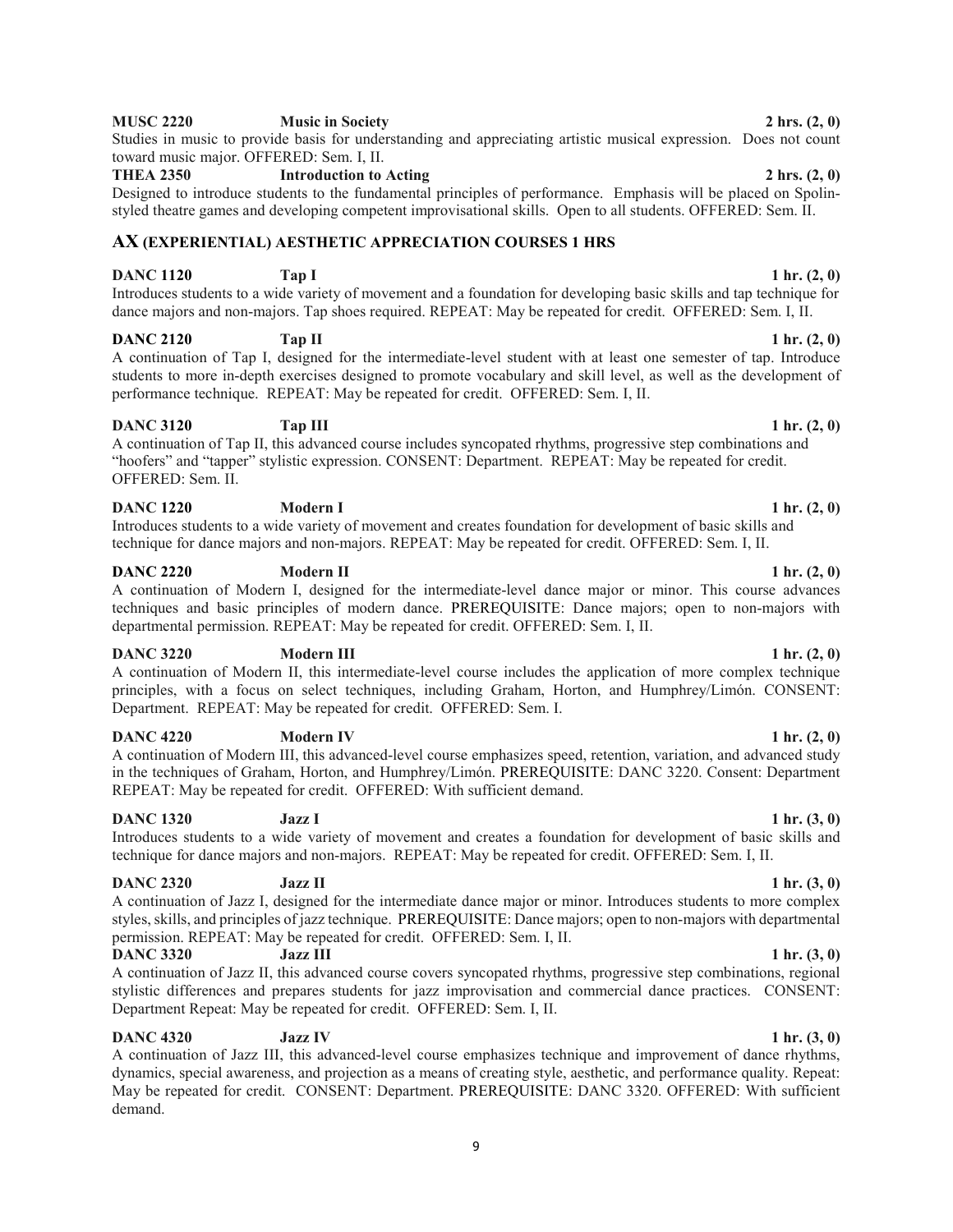## **DANC 1420 Ballet I 1 hr.** (2, 0)

Introduces students to a foundation for the development of basic skills and ballet technique for dance majors and nonmajors. REPEAT: May be repeated for credit. OFFERED: Sem. I, II.

## **DANC 2420 Ballet II 1 hr.** (2, 0)

A continuation of Ballet I designed for the intermediate dance major or minor. Develops advancing technique, fine motor control, style, and skills. PREREQUISITE: Dance majors; open to non-majors with departmental permission. REPEAT: May be repeated for credit. OFFERED: Sem. I, II.

## **DANC 3420 Ballet III** 1 hr. (2, 0)

A continuation of Ballet II, this advanced course presents a deeper kinesthetic understanding of ballet fundamentals and sharpens physical presentation technique through extension of line, upper body coordination, complex rhythm forms of movement, and advanced petite, grand allegro and variations. CONSENT: Department. REPEAT: May be repeated for credit. OFFERED: Sem. I, II.

## **DANC 4420 Ballet IV 1 hr.** (2, 0)

A continuation of Ballet III, this advanced course emphasizes foot and arm movement and body placement using barre, center work, and choreography. Complex retention and high performance quality required at all times. PREREQUISITE: DANCE 3420. CONSENT: Department. REPEAT: May be repeated for credit. OFFERED: With sufficient demand.

## **ENGL 2510 Creative Writing Workshop 1 hr. (2, 0)** Offers students a workshop setting in which to experiment with writing techniques to produce original poetry, short fiction, drama, or literary non-fiction. PREREQUISITE: Grade of C or above in ENGL 1120. CO-REQUISITE: ENGL 2500.

| <b>MUPF 1010</b>                      | <b>Class Lessons in Voice I</b> | 1 hr. $(1, 0)$ |
|---------------------------------------|---------------------------------|----------------|
| Consent: Instructor. OFFERED: Sem. I. |                                 |                |

## **MUPF 1030 Class Lessons in Piano I 1 hr. (1, 0)** Beginning piano for students not majoring or minoring in music. Enrollment limited to the number of available keyboards. OFFERED: Sem. I, II.

| <b>MUPF 1070-1430</b>               | Ensembles.                                       | 1 <sub>hr</sub> |
|-------------------------------------|--------------------------------------------------|-----------------|
| REPEAT: May be repeated for credit. |                                                  |                 |
| <b>MUPF 1410</b>                    | <b>Class Lessons in Guitar I</b>                 | 1 hr. $(1, 0)$  |
|                                     | REPEAT: May be repeated. OFFERED: Each semester. |                 |
| <b>MUPF 1420</b>                    | <b>Class Lessons in Guitar II</b>                | 1 hr. $(1, 0)$  |
|                                     | REPEAT: May be repeated. OFFERED: Each semester. |                 |
| <b>MUPF 1700-4890</b>               | Private Study (voice, piano, instrumental)       | 1 hr. $(1, 0)$  |
|                                     | CONSENT: Department. REPEAT: May be repeated.    |                 |

## **W5. SOCIAL AND BEHAVIORAL WAYS OF KNOWING** Requirement: 3 hours

**ECON 2010 Principles of Macroeconomics 3 hrs. (3, 0)** Analysis of modern economic society, including examination of determinants of economic growth, changing price levels, monetary and fiscal policy, distribution of income, public economy, and current problems. PREREQUISITE: Sophomore standing. OFFERED: Sem. I.

**EDUC/PSYC 2110 Educational Psychology 3 hrs. (3, 0)** An introduction to the application of psychological principles to the challenges of teaching and learning. This course examines the theoretical and applied aspects of learning, motivation, human development, personality, and measurement and evaluation. This course is required of all education majors. A grade of C or better is required. OFFERED: Sem. I, II.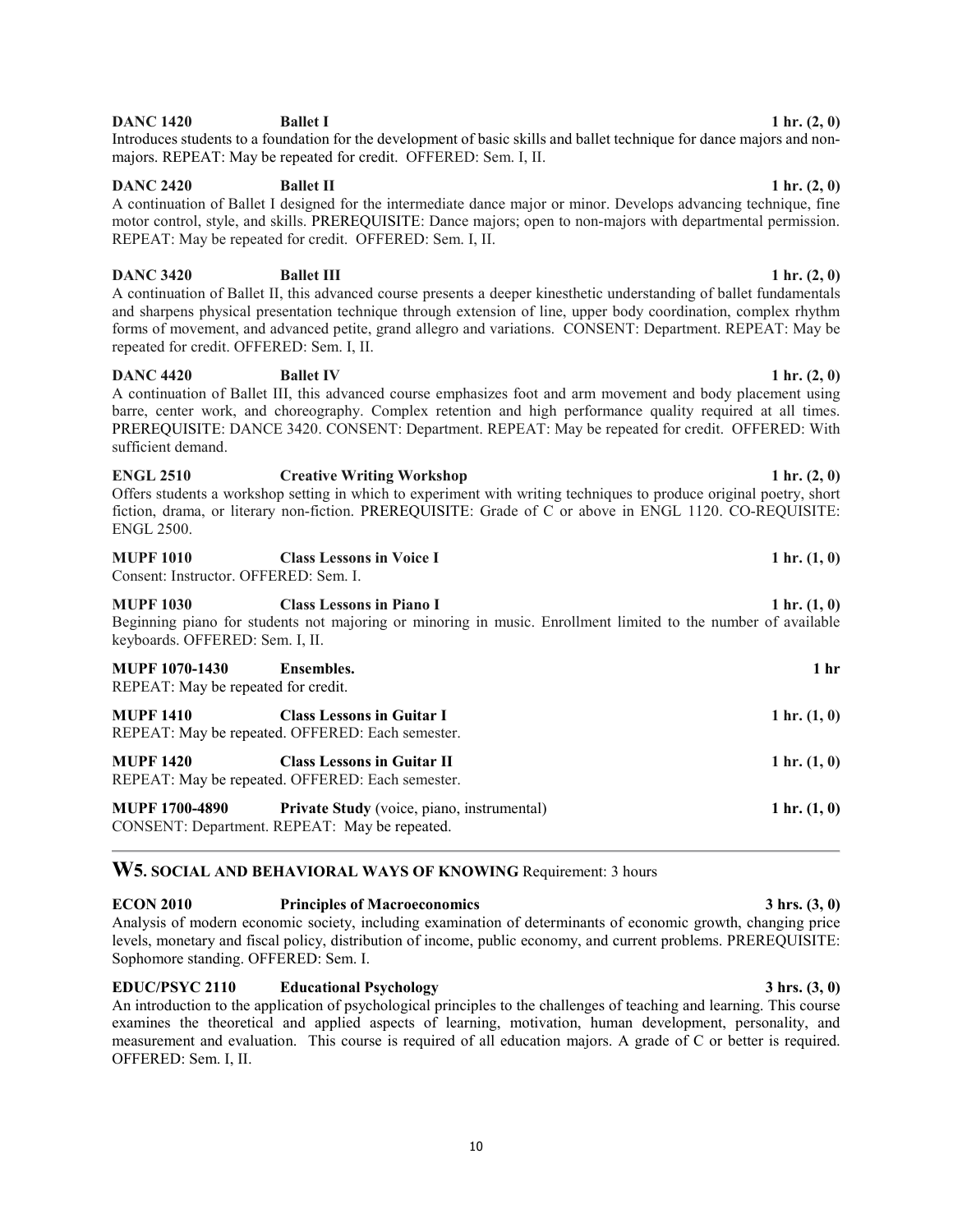**LEAD 2300 Social Problems and Their Impact on the Workplace** (Adults Only) **3 hrs. (3, 0)** This course presents an analysis of major contemporary social problems, especially in the United States. Particular attention is given to the problems of poverty, racism, sexism, drug and alcohol abuse, illiteracy, and their impact on the contemporary workplace. Consideration is given to diverse sociological perspectives with regard to these

**W6. GLOBAL/INTERCULTURAL WAYS OF KNOWING: Modern Foreign Languages** Requirement: 4

hours One foreign language course (4) based on departmental placement plus one global/intercultural or additional foreign language course

**FREN 1010 Elementary French I 4 hrs. (3, 1)** Emphasizes development of fundamental language skills (listening, speaking, reading, and writing) and appreciation of Francophone cultures. Individual online or outside language laboratory work is required. Placement. OFFERED: Sem. I, II.

## **FREN 1020 Elementary French II 4 hrs. (3, 1)**

Emphasizes development of fundamental language skills (listening, speaking, reading, and writing) and appreciation of Francophone cultures. Individual online or outside language laboratory work is required. Placement or FREN 1010. OFFERED: Sem. I, II.

**FREN 2010 Intermediate French I 4 hrs. (3, 1)** Emphasis on increasing language proficiency in the areas of listening, speaking, reading, and writing through grammar review. Increased emphasis on understanding the diverse Francophone cultures through cultural readings, films, internet, and other sources. Individual online or outside language laboratory work is required. Placement or FREN 1020. OFFERED**:** Sem. II.

Presents the basic principles, concepts, and theoretical paradigms of sociology for analyzing social behavior, human relationships, and social institutions. Introduces students to a sociological perspective and form of analysis for understanding social life. Emphasizes "sociological imagination," developing a perspective that strives to understand the intersection between individual biography and social structural history. Surveys the main areas of study and concentration within the field of sociology. **OFFERED:** Sem. I, II, summer.

## **SOCI 2020 Social Problems 3 hrs. (3, 0)**

Sociological analysis of contemporary social problems. Designed to help students increase awareness and sensitivity toward major social issues, recognize the impact of social problems on various groups of people within our society, and understand how societal structures can serve to perpetuate or intervene to effectively resolve social problems. Credit for SOCI 2020 may be earned by completing the Communities and Cultures Seminar at Chicago Center. OFFERED: Sem. I, II.

General survey of the family science discipline with emphasis on the scientific study of the role of the family as

society's most basic institution, including ways in which the family interacts with the ecosystem, how family roles and relationships are changing in response to cultural and technological changes, and the internal processes of the family which influence the growth and well-being of individuals and the resulting impact of such influence upon society as a whole. OFFERED: Sem. I, II.

problems and their causes, consequences, and solutions.

An introduction to the scientific study of mental processes and behavior. Topics include history, biological basis of behavior, sensation, perception, development, learning, memory, motivation, emotion, social, abnormal, statistics, counseling, and therapy. Required of all psychology majors and minors. OFFERED: Sem. I, II.

## **HNRS 3311 Justice and the Good Society** 3 hrs. (3, 0)

Investigates societal structures and concepts of justice arising from such structures, as well as the impacts on various groups in society. Honors program students only.

## **SOCI 2010** Introduction to Sociology **3 hrs.** (3, 0)

## 11

## **SOCI 2100 Family in Global/Diverse Context 3 hrs. (3, 0)**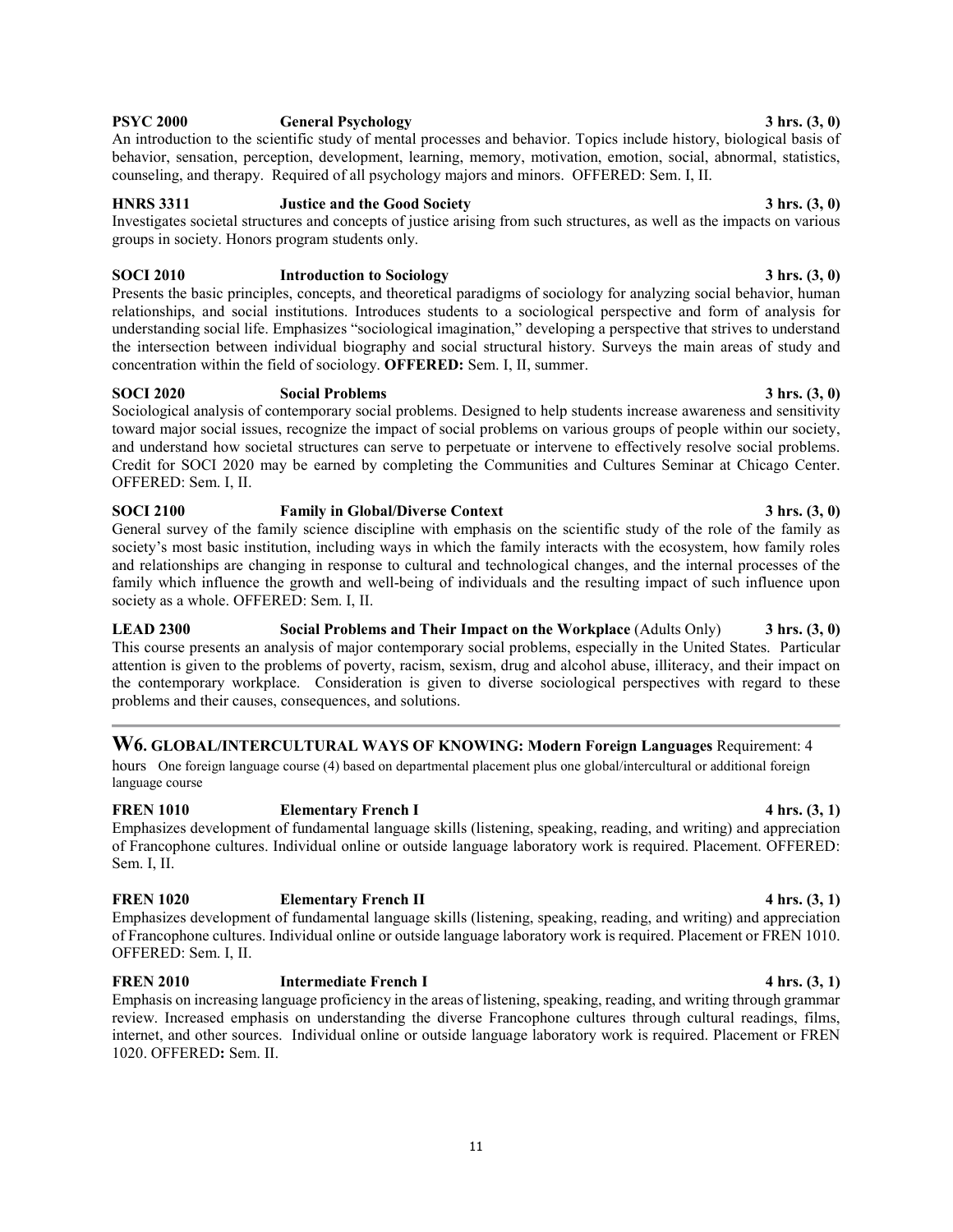## **FREN 2020 Intermediate French II 4 hrs. (3,1)**

Emphasis on increasing language proficiency in the areas of listening, speaking, reading and writing through grammar review. Increased emphasis on understanding the diverse Francophone cultures through cultural readings, films, internet, excerpts from literature, and other sources. Individual online or outside language laboratory work is required. Placement or FREN 2010. OFFERED: Sem. II with sufficient demand.

## **GERM 1010 Elementary German I 4 hrs. (3, 1)**

Emphasizes development of fundamental language skills (listening, speaking, reading and writing) and appreciation of Germanic cultures. Individual online or outside language laboratory work is required. Placement**.** OFFERED: Sem. I, II.

## **GERM 1020 Elementary German II 4 hrs. (3, 1)**

Emphasizes continued development of fundamental language skills (listening, speaking, reading and writing) and appreciation of Germanic cultures. Individual on-line or outside language laboratory work is required. Placement or GERM 1010. OFFERED: Sem. II.

## **GERM 2010 Intermediate German I 4 hrs. (3, 1)**

Communicative tasks and culture-oriented readings. Continued development of basic skills in reading, writing, listening, and speaking. Individual online or outside language laboratory work is required. Placement or GERM 1020. OFFERED: With sufficient demand.

## **SPAN 1010 Elementary Spanish I 4 hrs. (3, 1)**

Emphasizes development of fundamental language skills (listening, speaking, reading and writing) and appreciation of Spanish-speaking cultures. Individual online or outside language laboratory work is required. Placement. OFFERED: Sem. I, II.

## **SPAN 1020 Elementary Spanish II 4 hrs. (3, 1)**

Emphasizes continued development of fundamental language skills (listening, speaking, reading and writing) and appreciation of Spanish-speaking cultures. Individual online or outside language laboratory work is required. Placement or SPAN 1010. OFFERED: Sem. I, II.

## **SPAN 2010 Intermediate Spanish I 4 hrs. (3, 1)**

Emphasis on increasing language proficiency in the areas of listening, speaking, reading, and writing through review of beginning Spanish as well as increased emphasis on understanding the diverse Spanish speaking cultures through cultural readings, films, internet, and other sources at the intermediate level. Individual online or outside laboratory work is required. Placement or SPAN 1020. OFFERED: Sem. I, II.

## **SPAN 2020 Intermediate Spanish II 4 hrs. (3, 1)**

Emphasis on increasing language proficiency in the areas of listening, speaking, reading, and writing through review of beginning Spanish as well as increased emphasis on understanding the diverse Spanish speaking cultures through cultural readings, films, internet, and other sources at the intermediate level. Individual online or outside laboratory work is required. Placement or SPAN 2020. OFFERED: Sem. I, II.

## **SPAN 3010 Spanish Composition [WI] 4 hrs. (4, 0)**

This course builds upon intermediate Spanish to introduce students to authentic readings, short films, and songs at the early advanced level. It emphasizes the skill areas of reading and writing to help students develop the writing skills needed for such common tasks as blogging, storytelling, reporting upon events, and persuading others in a formal essay. Students will work towards the goal of having their language be understood by native speakers who do not regularly interact with non-natives. Required of all Spanish majors and minors. Placement or SPAN 2020. OFFERED: Sem. I, II.

## **MLAN 2000 Language and Society\* 4 hrs. (4, 0)**

This course introduces the study of language in the context of historical, grammatical, biological, and social issues. Our nationalities, our family histories, our speech communities, our social standings, and our educations all influence the ways in which we use language. This course examines the many ways people use and manipulate language according to their individual backgrounds to make themselves understood and/or to achieve specific goals in different social settings. OFFERED: Sem. II.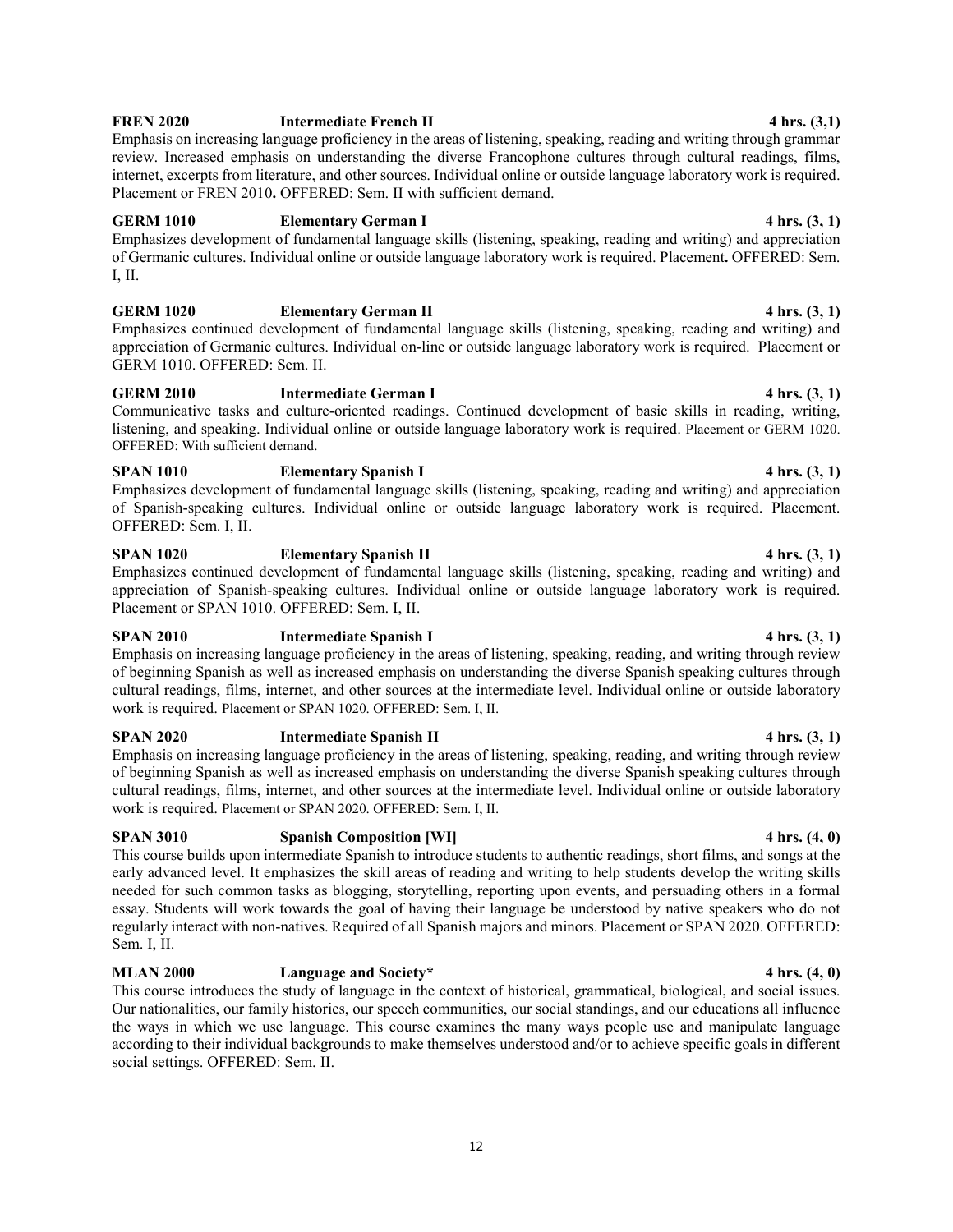## **BIBL 2110 Beginning Hebrew I 4 hrs.** (4, 0)

Study of the basic principles of biblical Hebrew grammar and syntax, with reading and writing exercises with an emphasis on understanding the culture of the text's production and reception. Acquisition of a basic vocabulary of 150-200 words is expected. BIBL 2110 and BIBL 2120 together fulfill the liberal arts area Global and Intercultural Ways of Knowing: Ancient Foreign Languages. OFFERED: Sem. I.

## **BIBL 2120 Beginning Hebrew II 4 hrs. (4, 1)**

Continuation of Beginning Hebrew I. Study of biblical Hebrew grammar and syntax, with reading and translation of selected narrative passages and an emphasis on understanding the culture of the text's production and reception. Second-year Hebrew is strongly recommended after this course for facility in the Hebrew text of the Hebrew Bible. BIBL 2110 and BIBL 2120 together fulfill the liberal arts area Global and Intercultural Ways of Knowing: Ancient Foreign Languages. PREREQUISITE: BIBL 2110 or equivalent. OFFERED: Sem. II.

## **BIBL 2210 Beginning Greek I 4 hrs. (4, 0)**

Basic principles of grammar, with reading and writing exercises. Acquisition of basic vocabulary. Reading in selected passages with an emphasis on understanding the culture of the text's production and reception. This course is foundational for any further work in Greek (biblical or classical). BIBL 2210 and BIBL 2220 together fulfill the liberal arts area Global and Intercultural Ways of Knowing: Ancient Foreign Languages. OFFERED: Sem. I.

## **BIBL 2220 Beginning Greek II 4 hrs. (4, 0)**

Continuation of Beginning Greek I. Basic principles of grammar, with reading and writing exercises. Acquisition of basic vocabulary. Reading in selected passages. This course is foundational for any further work in Greek (biblical or classical). BIBL 2210 and BIBL 2220 together fulfill the liberal arts area Global and Intercultural Ways of Knowing: Ancient Foreign Languages. PREREQUISITE: BIBL 2210 or equivalent. OFFERED: Sem. II.

\* International students who have completed their secondary schooling in a language other than English take either a foreign language course (placement testing may be required) or MLAN 2000.

## **W7. GLOBAL/INTERCULTURAL WAYS OF KNOWING: Global/Intercultural** *Requirement: 3 hours*

**BIBL 3310 Archaeological History of the Ancient Near East 3 hrs. (3, 0)** Principles, problems, and contributions of archaeology as related to ancient civilizations from Sumer to fall of Rome. OFFERED: Sem. I.

## **BSNS 3120 Global Business 3 hrs. (3, 0)**

The importance of thinking globally and understanding the legal, technological, and economic differences that affect business practice are explored through readings and projects. The focus is on the global changes that are impacting national sovereignty, regionalization, and the balance of economic and political power. OFFERED: Sem. I, II.

## **COMM 3050 Global Communication 3 hrs. (3, 0)**

Online course focusing on international and intercultural aspects of communication. Includes a spring break international travel option that allows for in-depth study of the subject matter. OFFERED: Sem. II, 2021-22.

## **DANC 3000 Dance in the Global Community 3 hrs. (3, 0)**

Dance, symbolism, and the mind-body-spirit triad are used to explore diverse cultures and the inseparable nature of art, life, and sacred and secular practices. No previous dance experience required. OFFERED: Sem. II.

## **EDUC 3550 Intercultural Education 3 hrs. (3, 1)**

Introduction to theory and practice of intercultural communication, cross-cultural and international experiences, and teaching with a global perspective. Emphasizes an understanding and respect for cultural, racial, geographical, and religious differences and the impact these differences have on educational/teaching theories and practices. This course is concurrent with EDUC Tri-S participation where work with children and educators will be the primary focus. Grade of C or better required. OFFERED: Summer Session I.

## **ENGL 2220 Global Literature 3 hrs. (3, 0)**

Surveys representative 20th-century and contemporary literature from the several inhabited continents. Seeks to explore both the diversity and commonality of the global community in the social, political, ethical, and cultural dimensions. This course applies to the liberal arts speaking-intensive requirement.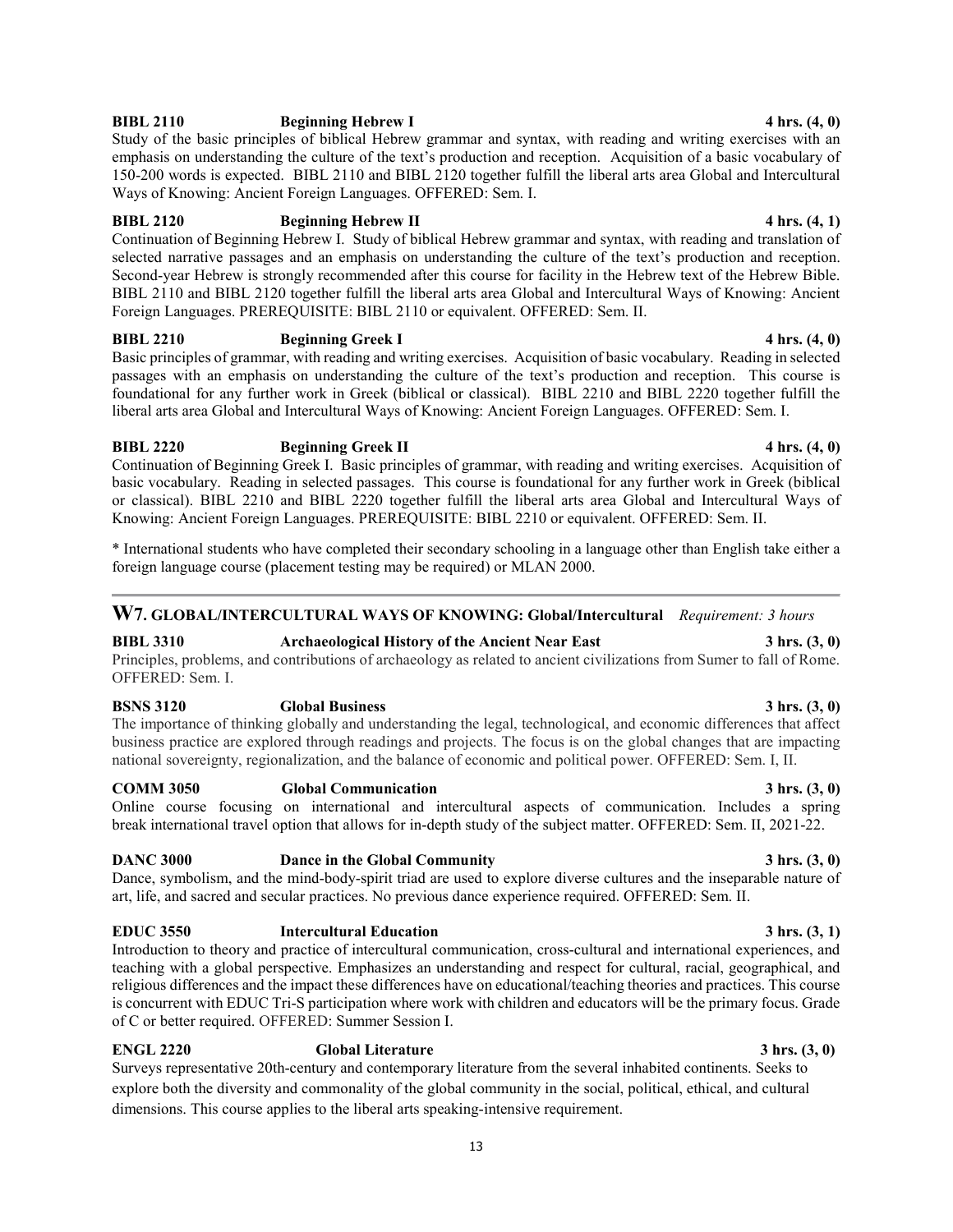## **ENGR 2080 Service Through Engineering & Technology 3 hrs. (3, 0)**

Introduction to humanitarian engineering and social entrepreneurship. This course focuses on the challenges and opportunities present throughout society. Frugal innovation and alternative resources are applied to these challenges in under-developed and under-represented societies. Explanation is given to demonstrate the moral obligations engineers have to improve quality of living and the environment. Emphasis is given to service learning with the effects and consequences therein. OFFERED: Sem. II.

## **ENGR 2090 Systems Engineering 3 hrs. (3, 0)**

This course focuses on various aspects of systems engineering including risk analysis, engineering economics, project planning, and the product development lifecycle. This course is heavily project based. PREREQUISITES: ENGR2001 Intro Engin and 2002 Mech Lab and 2003 Elect/Comp Lab.

## **MLAN 2000 Language and Society 4 hrs. (4, 0)**

This course introduces the study of language in the context of historical, grammatical, biological, and social issues. Our nationalities, our family histories, our speech communities, our social standings, and our educations all influence the ways in which we use language. This course examines the many ways people use and manipulate language according to their individual backgrounds to make themselves understood and/or to achieve specific goals in different social settings. OFFERED: Sem. II.

## **MLAN 3400 The French and Spanish-Speaking Caribbean 3 hrs. (3, 0)**

Explores the dynamic convergence of cultures, races, and religions that comprise the French- and Spanish-speaking Caribbean. Primary focus is placed on the cultures of Haiti, the French Antilles, Cuba, Puerto Rico, and the Dominican Republic, through their history, literature, language, politics, art, and religious expression. Emphasis is put on the complex interrelation of these elements, which have formed the contemporary identity of the region. This course is taught in English. OFFERED: Sem. II.

## **HIST 3100 Ancient History 3 hrs. (3, 0)**

Study of ancient Greek and Roman civilizations. Particular attention is devoted to social and political history of both societies, and to a consideration of their lasting cultural bequest to the West. OFFERED: Sem. I.

## **HIST 3190 Jewish Holocaust and its Historical Perspective 3 hrs. (3, 0)**

Examines the destruction of European Jewry by the government of Nazi Germany from 1933 to 1945. Topics include the history of anti-Semitism in Europe, National Socialist racial ideology, Jewish resistance, attitudes of churches toward Nazi policies, development of death camps as the "final solution," and non-Jewish victims of Holocaust terror. PREREQUISITE: Upper-division standing. OFFERED: Sem. I, II.

## **HIST 3240 History of Russia and the Soviet Union 3 hrs. (3, 0)**

Examines the development of the Muscovite state and the rise of the Russian "federation" and tsarist system, imperial ambitions and an unruly empire, the influence of the Orthodox Church and its symbiotic relationship with the government, Russian literature and music as a reflection of Russian culture, the revolutions of 1905 and 1917 and the subsequent rise of the Soviet Union, the Cold War, and the downfall of the Soviet Union and its consequent splintering into 15 separate republics. PREREQUISITE: Upper-division standing**.** OFFERED: Sem. II.

## **HIST 3250 History of the Cold War 3 hrs. (3, 0)**

Examines at length the roots of the Cold War; the tension between the United States and the Soviet Union, particularly after the conclusion of World War II, and the causes of the continued strained relations; the national and cultural influences of the Cold War (the Red Scare and the space race, to name just two); the impact of the Cold War on global relations and decolonization in the Third World, and the benefits and/or limitations of alignment; the historiography of Cold War schools of thought; why and how the Cold War ended; and the long-term impact of the Cold War. Particular emphasis is placed on the need to understand, in a non-biased manner, the positions and influences of the nations involved. OFFERED: Sem. II.

## **HIST 3260 Women in the World, 1800 to Present (WI) 3 hrs. (3, 0)**

This course covers a broad history of the role of women throughout the world from approximately the end of the 18th century to modern times. A brief examination of the lives of western women will provide a basis for discussion of the political, cultural, economic, and theological influences on women in Asia, Africa, and the Middle East specifically, with additional attention being paid to women in Latin America and India. Considerable time will be spent discussing the changing roles of women over the course of two centuries. PREREQUISITE: Upper-division standing. OFFERED: Sem. I, II.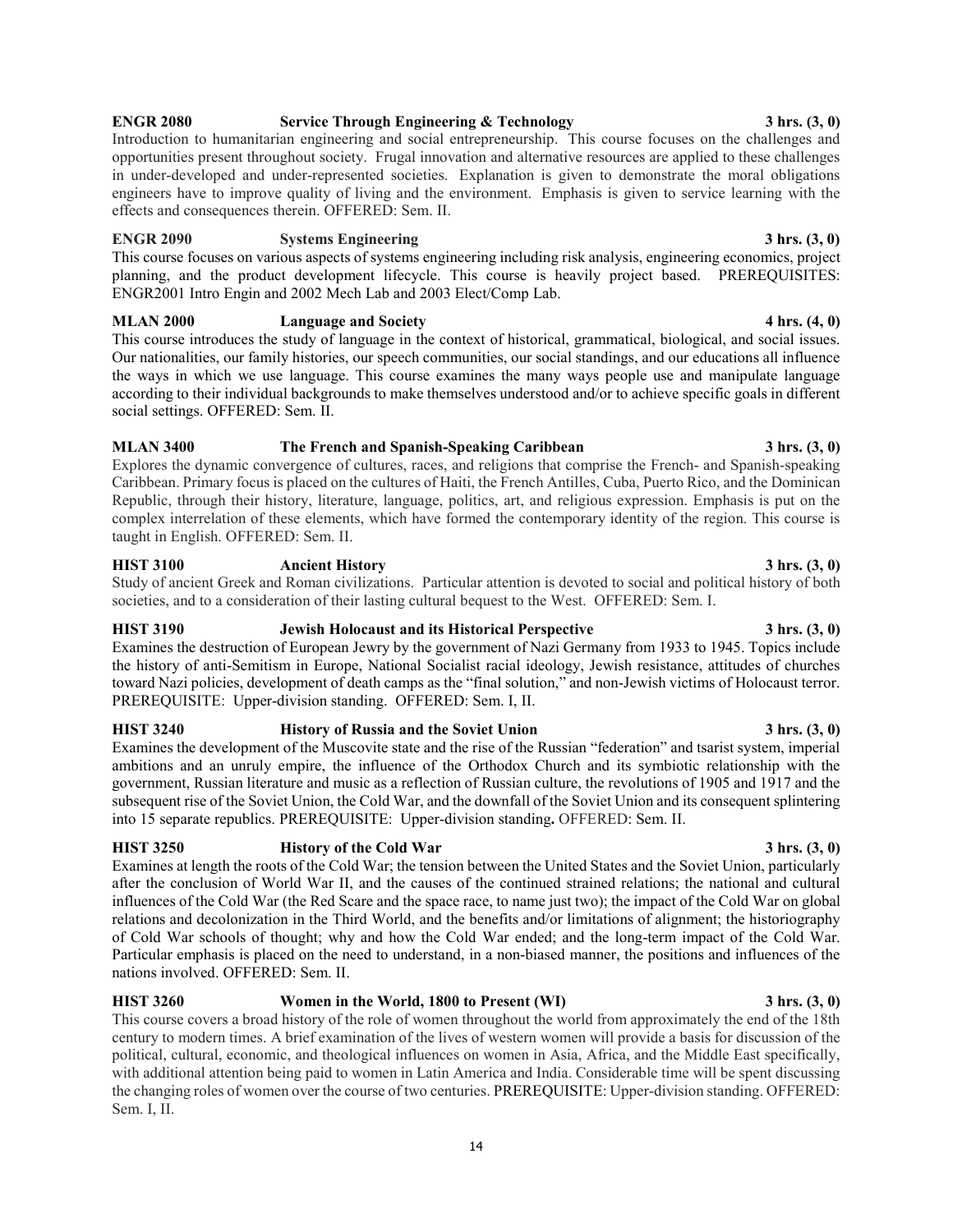## **HIST 3280 The Age of Global Empires 3 hrs. (3, 0)**

Considers European expansion in the  $19<sup>th</sup>$  century and the consequences of that interaction on three continents – Europe, Asia, and Africa. Examines French, British, American, Dutch, and Italian empires, gauges the impact of Western intrusion upon indigenous societies, and considers the ways in which the colonized peoples understood what was happening, as well as the outside world's impact upon the West. Prerequisite: Upper-division standing. **OFFERED:** Sem. I.

## **HIST 3300 Middle East (WI) 3 hrs. (3, 0)**

Survey of Middle Eastern history since the rise of Islam. Emphasis on the 18th century to the present, including the impact of the West on the Middle East. PREREQUISITE: Upper-division standing. OFFERED: Sem. II

## **HIST/RLGN 3320 World Religions 3 hrs. (3, 0)**

Introduction to the major tenets and cultural expressions of selected religions, such as Islam, Taoism, Buddhism, Jainism, Hinduism, Judaism, and Christianity. Religions are compared and contrasted thematically, structurally, and culturally. Emphasis is placed on the interdependence of religions and cultures, and on what it means to be a responsible citizen in a globalized world. PREREQUISITE: Upper-division standing. OFFERED: Sem. II.

## **HIST 3360 History of Modern Asia 3 hrs. (3, 0)**

This course focuses on the histories of China, Japan, Korea, India, and Vietnam, including, the foundational values (religions, philosophies and customs) of each culture; their political and economic structures; their struggles to retain autonomy against Western encroachment as well as their inter-Asian rivalries and cooperation; the challenges of preserving historical traditions and values in a modern world, particularly when tempted by the rapid technological advancement of the 19th century; 20th century conflicts (including two world wars, the Korean War, the Vietnam War, and the Cold War); and current issues faced by these countries in the 21st century. OFFERED: Sem. I.

## **HIST 3370 General History of Latin America 3 hrs. (3, 0)**

Pre-Colombian civilizations and the results of their clash with European cultures, formation of Latin American culture and character, past and present movements for political and economic independence, and the role of the United States in shaping the current socioeconomic situation. PREREQUISITE: Upper-division standing. OFFERED: Sem. II.

## **HIST 3425 Slavery and Freedom in the Modern World, 1800 to the Present (WI) 3 hrs. (3, 0)** This course examines the institutions of slavery and their demise during the "Age of Emancipation" in the 19<sup>th</sup> century, focusing particular attention on the emancipation process in the United States, England, Brazil, and the Caribbean. Also connects these historical events and debates to modern debates regarding liberty, forced labor and Christian ethics in the modern era. OFFERED: Sem. I.

**HNRS 3221 Traditionalism and Globalization (WI) 3 hrs. (3, 0)** Examines the bridges and barriers among various cultures of the world through a historical analysis. Open to honors program students only.

## **LEAD 4550 Diversity and Intercultural Humility (Adults Only) 3 hrs.**

With the explosion of technology and the increase in global communication, the world is becoming ever more connected. Similarly, the United States has become, over the preceding decades, increasingly diverse. Individuals who want to be successful must acquire the competencies that will allow them to work with people of varied backgrounds. To this end, our academic task will include not only the definition of key terms and concepts integral to the diversity discussion but also the honing of sensitivities and skill sets necessary for mutually enriching intercultural interaction.

## **MUSC 2330 Introduction to World Music 3 hrs. (3, 0)** Provides a framework for experiencing and understanding music from a variety of cultures, Western and non-Western. Focus on belief systems, social organization, cultural contexts, and musical materials for the purpose of identifying similarities and differences between cultures. EXPECTATION: ability to read standard music notation. OFFERED: Sem. II.

## **POSC 3320 Civilian Perspectives on Political Violence 3 hrs. (3, 0)**

Examines the causes and consequences of political violence from an interdisciplinary perspective, with an emphasis on case studies of modern terrorism and counterterrorism policy. Also studies the relationship between faith, morality, and the ethical conduct of foreign policy. PREREQUISITE: Grade of C- or better in POSC 2030 and upper-division standing. OFFERED: Sem. I.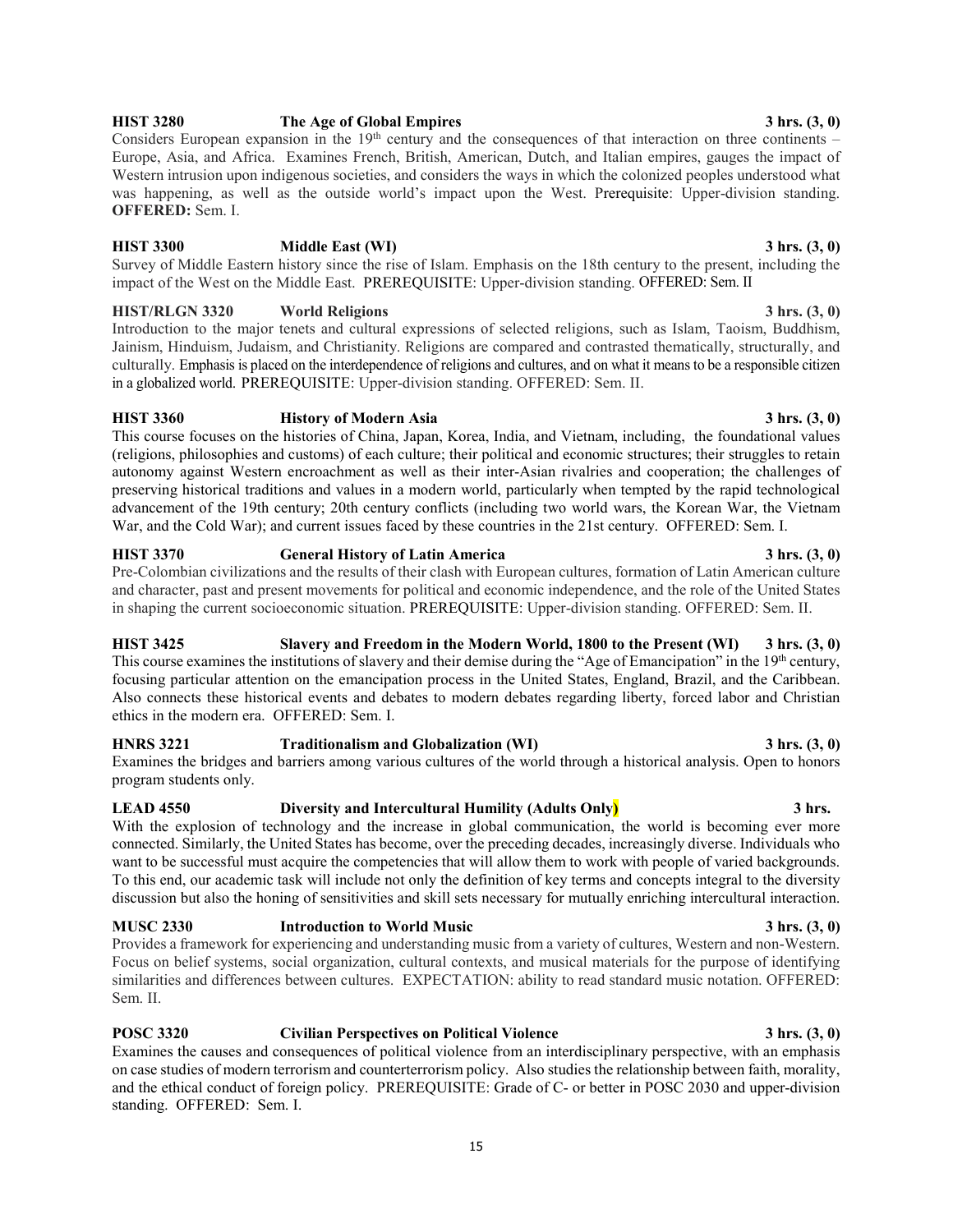## **POSC 3450 Politics of the Modern World 3 hrs. (3, 0)**

Explores issues and theoretical concepts from the fields of comparative politics, international relations, and public policy of relevance to current events. Course will examine the politics of five (5) nations currently in the news, exploring topics such as education, development, migration, religion, poverty, debt, corruption, public health, human rights, technology, political participation, conflict, and other contemporary issues. PREREQUISITE: Upper-division standing. OFFERED: Sem. I.

## **SOCI 2450 Intro to Race and Ethnicity in America 3 hrs. (3, 0)**

Introduces students to the basic concepts and major issues regarding the understanding of race and ethnicity sociologically. Contemporary and historical issues with racism, prejudice, and discrimination are discussed. A perspective of "sociological imagination" where one tries to understand the intersection between individual biography and social structural history is modeled and encouraged in the course. Examples of positive and negative cases of intergroup interaction are examined.

## **SOCI 3470 Environmental Sociology 3 hrs. (3, 0)**

Examines the interplay among the biophysical environment, social organization, and human social behavior with a focus on the social and environmental consequences of the organization of daily life. Students will study how various societal institutions and structures influence the definition of and response to the physical environment. PREREQUISITE: Upper-division standing

## **SPAN 3020 Spanish Conversation 4 hrs. (3, 1)**

Designed to increase students' abilities to deal orally and culturally with a variety of subjects related to everyday life, employment, current events, and travel. Includes review of Spanish grammar, development of more fluent command of oral patterns, and more active control of vocabulary. Practice with native Spanish speakers required in a practicum setting. Required of all Spanish majors and minors. EXPECTATION: SPAN 2020.

## **SPAN 3101 Spanish for Health Care 4 hrs. (4, 0)**

Designed for students combining a Spanish major or minor with a major in an area of business, health care, ministry, social work or law enforcement, this course will give students the linguistic and cultural knowledge needed to function in Spanish in their designated fields. Only one section of Spanish 310X may be counted toward completion of the Spanish major or minor. EXPECTATION: SPAN 2020.

## **SPAN 3102 Spanish for Ministry 4 hrs. (4, 0)**

Designed for students combining a Spanish major or minor with a major in an area of business, health care, ministry, social work or law enforcement, this course will give students the linguistic and cultural knowledge needed to function in Spanish in their designated fields. Only one section of Spanish 310X may be counted toward completion of the Spanish major or minor. EXPECTATION: SPAN 2020.

## **W8. EXPERIENTIAL**

This is an experiential learning activity that will be fulfilled by a course, internship, practicum, capstone, clinical, or approved Academic department activity.

## **Speaking Intensive Courses**

**One Oral Communications Intensive class course beyond COMM 1000**

## **ARTS 4950 Comprehensive Projects II 4 hrs. (4, 0)**

Students prepare portfolios, written inquiry papers, and concluding exhibitions. It is recommended that visual arts education majors complete student teaching in the semester preceding this course. EXPECTATION:Passed foundations and advanced reviews. CONSENT:Faculty panel.

## **ATRG 4910 Seminar in Athletic Training 2 hrs. (2, 0)**

Overviews research methodology in athletic training. Prepares students for the BOC examination and entry into the profession. Capstone course in athletic training. Selected topics of current interest in sports medicine. Require the development and presentation of an independent research project. PREREQUISITE: Athletic training major in good standing; senior standing.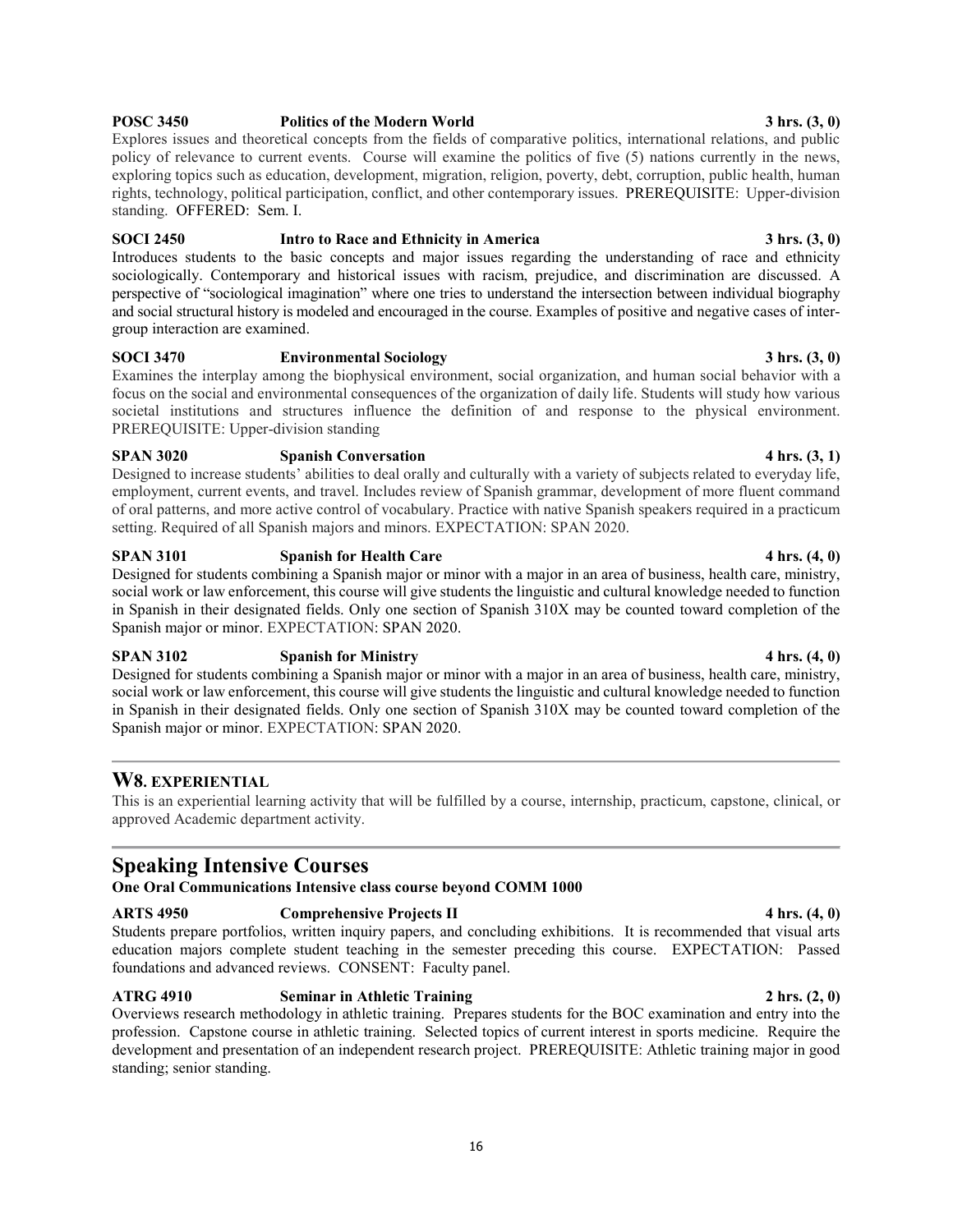teamwork, and further building their critical-thinking, written, and oral communication abilities. PREREQUISITE: CPSC 4950.

Senior capstone course involving intensive reading and discussion of materials focused on issues related to current topics on crime, criminological theory, and applied policy, as well as career pursuits in criminal justice and related

## **DANC 3050 Dance Pedagogy 3 hrs. (3, 0)**

Explores the theories and practices of teaching modern and ballet classes and the basic structures and theories behind all dance classes. Students develop a critical eye for correcting technique in dancers and begin the process of building their own approach to teaching. OFFERED: Semester II.

## Techniques and practice of written and oral technical communication with respect to experimental or library research

projects. Required of all science majors. Both CHEM/BIOL/PHYS 4910 and 4920 must be completed to receive advanced writing competency (writing intensive) and speaking intensive credit. PREREQUISITE: Science major. OFFERED: Spring.

## **CMIN 3910 Ministry Seminar 3 hrs. (3, 0)**

This course addresses issues important to ministry in multiple settings. A variety of ministry practices become the means by which to explore the many dimensions of the focal issues(s). Topics include hunger and poverty, justice and reconciliation, life commitments and transitions, leadership and organizational life, and loss, illness, and end of life. Required for the Christian ministries major and youth ministries major. PREREQUISITE:CMIN 2000; RLGN 2150.

## **COMM 2550 Appreciation of Great Speeches 3 hrs. (3, 0)**

Examination of historic and contemporary speeches to develop understanding and appreciation of the elements by which great speeches are valued. PREREQUISITE: COMM 1000. OFFERED: Each spring.\

## **COMM 3420 Cinema Studies 3 hrs. (3, 0)**

An overview of motion pictures, including history, elements of production, and the critique. Involves the review of several major motion pictures and the context of their creation. This course applies to the liberal arts speakingintensive requirement. OFFERED: Sem. I.

## **CPSC 4960 Senior Design Capstone II 2 hrs. (1, 2)**

Students continue to apply software engineering principles, focusing on overall project design, facilitating

## **CRIM 4900 Criminal Justice Seminar 3 hrs. (3, 0)**

professional issues. CONSENT: Instructor. PREREQUISITE: CRIM 2510, 2520; upper-division standing.

## **BSNS 4480 Leadership 3 hrs. (3, 0)**

To develop knowledge and critical understanding of the main theoretical concepts, current research and approaches to leadership in organizations and at different organizational levels, and to identify those most valuable to management in a modern, global and ethical context. This course will lead to an understanding of the social influence processes and dynamics of power and politics in organizations. PREREQUISITE: BSNS 2710, 2810, 3200; ACCT 2020; senior standing.

## **CHEM/BIOL/PHYS 4910** Science Seminar I 2 and 2 and 2 and 3 and 3 and 4 and 4 and 4 and 4 and 4 and 4 and 4 and 4 and 4 and 4 and 4 and 4 and 4 and 4 and 4 and 4 and 4 and 4 and 4 and 4 and 4 and 4 and 4 and 4 and 4 and 4

Techniques and practice of written and oral technical communication with respect to experimental or library research projects. Required of all science majors. Both CHEM/BIOL/PHYS 4910 and 4920 must be completed to receive advanced writing competency (writing intensive) and speaking intensive credit. PREREQUISITE: Science major. OFFERED: Fall

**BSNS 3210 Buyer/Seller Relations 3 hrs. (3, 0)** Emphasis on essential qualities, right mental attitudes, and emotional control, as well as good selling skills necessary to sell self, services, and products. PREREQUISITE: BSNS 2810.

# **CHEM/BIOL/PHYS 4920** Science Seminar **II** 1 hr. (1, 0)

## **EDUC 4120 Organization and Management for the Elem Classroom 4 hrs. (4, 0)**

## Culminating experience designed to allow teacher candidates to integrate the skills of teaching with effective classroom management techniques. This course emphasizes classroom management, lesson design, and classroom

culture. A practicum experience is embedded in the course and merged with the coursework to focus on managing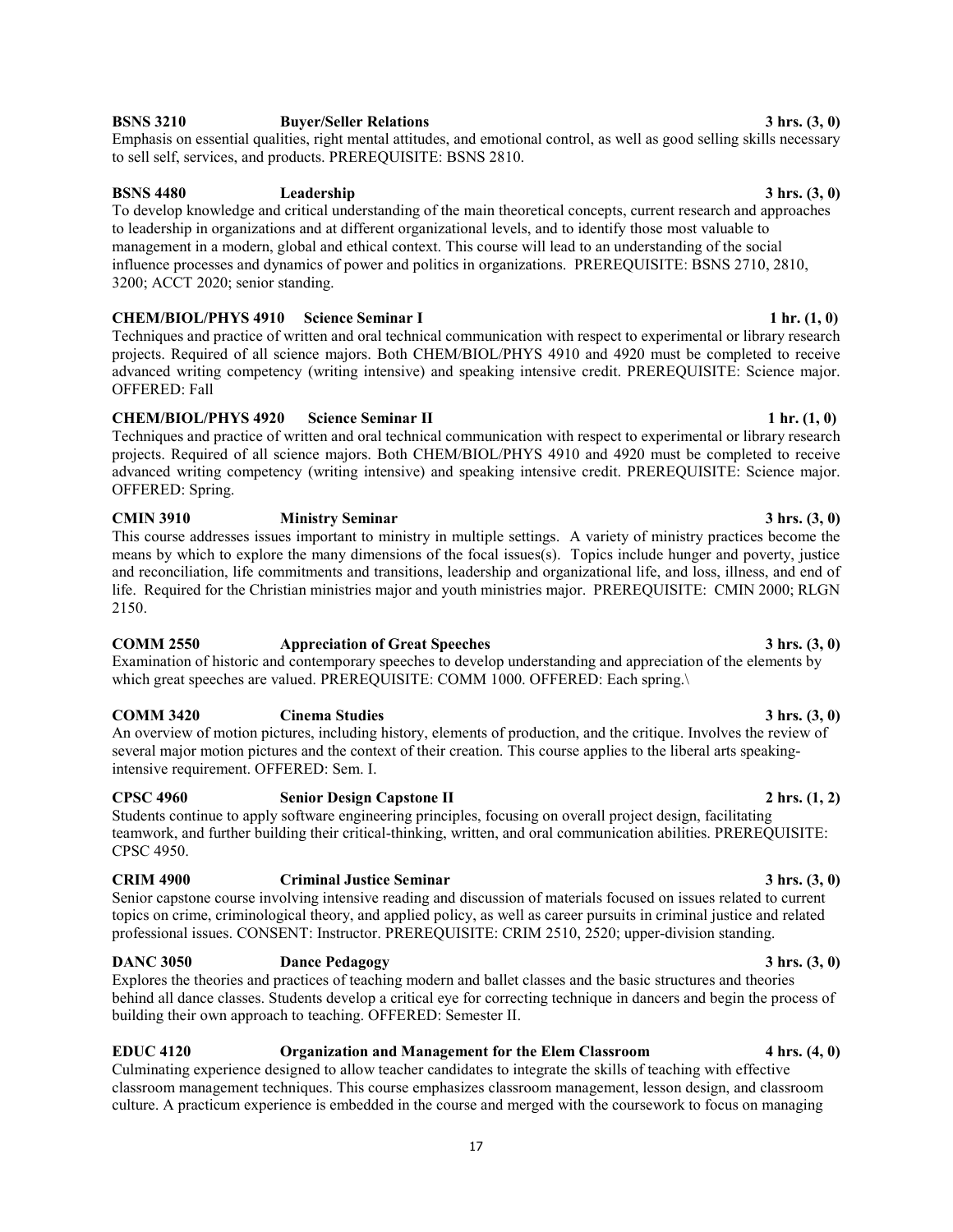the learning environment in order to enhance student success. This is a writing intensive course. Required of all Elementary Education majors. Grade of C or better is required. Admission to professional semester is required.

**EDUC 4710 Management/Organization/Methods in Sec Classroom 4 hrs. (4, 0)** This course focuses on strategies to meet the special needs of young adolescent and young adult students. Physical, emotional, social, and intellectual issues are a foundation for developmentally appropriate instruction. Designed as a sequel to the middle school course, this course emphasizes classroom management, lesson design, and classroom culture. A practicum experience is embedded and merged with the coursework to focus on managing the learning environment in order to enhance student success. This is a writing-intensive course. Required of all senior high/middle school education majors. Grade of C or better is required. Admission to professional semester.

**ENGL 3050 History of the English Language 3 hrs. (3, 0)** Investigates the origins and development of the English language. Particular emphasis on social and political forces that have influenced the development of the language. PREREQUISITE: ENGL 1120.

**ENGL 2220 Global Literature 3 hrs. (3, 0)** Surveys representative 20th-century and contemporary literature from the several inhabited continents. Seeks to explore both the diversity and commonality of the global community in the social, political, ethical, and cultural dimensions. PREREQUISITE: Upper-division standing.

**ENGR 4960 Engineering Senior Design II 2 hrs. (2, 0)** Building on ENGR 4950. Applications of design principles to a capstone engineering project. Projects are team based and include developing design specifications, conceptual designs, and final designs. Project requirements include significant oral and written communication components. Students pursuing more than one major in engineering must complete a two-semester sequence in senior design for each major. PREREQUISITE: ENGR 4950.

**EXSC 4920 Seminar in Exercise Science 2 hrs. (2, 0)** Investigates selected topics of current interest in exercise and health science. Capstone course in exercise science. Requires a written and oral presentation of a creative project involving either applied, experimental, or library research. PREREQUISITE: Exercise science major, senior standing.

Addresses openness to truth and Christian commitments and practices from a global perspective of foreign languages and cultures. Includes required readings, in-depth discussions, and a major project and presentation. Taught in English. Required of all Spanish teaching and non-teaching majors. Recommended for French and Spanish minors. CONSENT: Instructor. OFFERED: Spring semester each year.

**HIST 2300 Historical Inquiry 3 hrs. (3, 0)** Examines various approaches to historical research, major bibliographical tools, varieties of history, and

philosophies of history.

**HIST 2350 Foundation of Public History 3 hrs. (3, 0)** Required introduction for students in public history, examining the role and function of the public historian, the conditions of the primary settings in which history is presented to the broader public, and contemporary theory and practice in the discipline.

**HIST 4930 Senior Seminar 1 hrs. (1, 0)** Capstone course for the major. Students will integrate concepts, knowledge, skills, methods, approaches and practical experience from their major studies. Prerequisite: senior standing. OFFERED: Spring semester.

**HNRS 2125 The Scholar as Servant Leader 2 hrs. (2, 0)** Focuses on the biographies of great men and women who were cast into positions of leadership, and analyzes what is to be understood of their personal formation and qualities as leaders.

**LART 4500 Critical Thinking and Transformative Development 3 hrs. (3, 0)** Course focuses on transforming learning from the classroom to the real world through the assessment and development of the five major areas and 15 subcomponents of emotional intelligence (EQ). Students incorporate a

## **FLAN 4900 Senior Seminar in Foreign Languages 3 hrs. (3, 0)**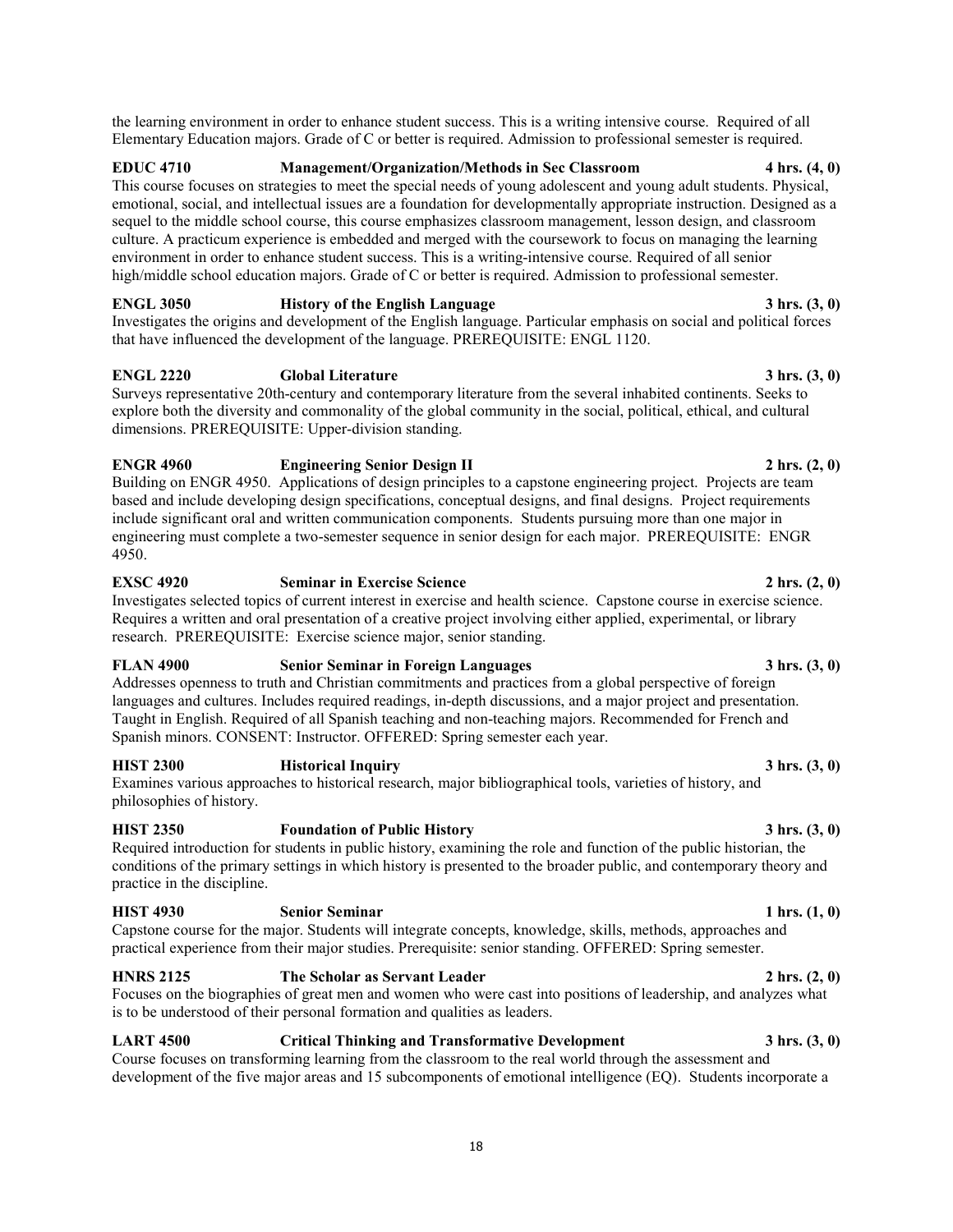variety of methods to enhance the critical thinking skills and EQ skills necessary to positively affect the decisionmaking skills and personal, collegiate, and professional relationships that define success.

## **LEAD 4990 Action Research Project 3 hrs.**

The research project is a major research effort designed to enhance knowledge in an area related to one's work or community, to provide research skills, and to assist in effective decision-making. Statistical analysis concepts and methods assist the student in identifying a problem area, collecting data, proposing a solution and measuring results. Each student gives an oral report of a project findings.

## **MATH 4000 Problem Seminar 2 hrs. (2, 0)**

Introduction to research techniques based on problems from parts of the regular curriculum such as calculus, linear algebra, probability, and statistics. Emphasis on problems from the required core of the curriculum — problems that are integrative in nature. PRE/COREQUISITE: MATH 4100 or 4200. OFFERED: Semester I.

## **MUBS 3350/BSNS 3330 Music Marketing 3 hrs. (3, 0)**

Recent trends in music marketing. Teams conduct a focus group, SWOT analysis, and write a marketing plan for an independent artist. CONSENT: Department. PREREQUISITE: MUBS 2010, 2020. OFFERED: Semester I. SAME AS: BSNS 3330.

## **MUED 3110 Music in the Elementary School 3 hrs. (3, 0)**

Materials and methods of teaching music in the elementary school. Observation opportunities for music majors. EXPECTATION**:** Successful completion of UDPE. OFFERED: Semester I.

## **MUED 3350 Voice Pedagogy 2 hrs. (2, 0)**

Preparation in methods used in the art of singing through the organization of vocal terminology and techniques. Includes teaching experience. EXPECTATION: Successful completion of UDPE. OFFERED: Semester I.

## **MUSC 4955 Senior Project 3 hrs. (3, 0)**

Senior capstone performance or creative project for the Bachelor of Arts in Music. A proposal for the senior project must be submitted for approval. See School of Music, Theatre, and Dance Handbook for guidelines and deadlines. CONSENT: Department. OFFERED: Each semester.

## **MUTR 3210 Musical Theatre Styles I 2 hrs. (2, 0)**

A practical application course which focuses on learning the ways in which musical and textual understanding inform the interpretation and performance of acting through song, from the 1920s to the early 1960s. PREREQUISITE: Upper-division standing. OFFERED: Semester I. SAME AS: THEA 3210.

## **NURS 4960 Leadership Capstone 4 hrs. (3, 3-45 clinical hrs.)**

Builds on previous nursing courses as the student moves towards becoming a competent general nurse, who is a provider, designer, manager, and coordinator of care. Includes a practicum, which allows the student to integrate new practice-related knowledge and skills. Critically analyzes leadership principles and management strategies and how they affect the organization and influence patient outcomes. Examines and applies total quality improvement processes and tools which impact patient safety and meet regulatory requirements. Analyzes the utilization and control of financial and human resources to promote quality patient care and optimize professional practice. The nurse as consumer advocate is emphasized. This course applies to liberal arts speaking-intensive requirement. PREREQUISITE: NURS 4451, NURS 4470. COREQUISITE: NURS 4521, NURS 4950, NURS 4970. OFFERED: Sem 2

## **PETE 4900 Tech Application in Sport, Physical Activity, & Rec. 2hrs. (2, 1)**

Investigates and applies techniques and practice in the use of technology-based media, which supports and enhances sport, physical activity, and recreation programs. Emphasizes computer and smart phone applications that support teaching, coaching, and recreation (e.g., data bases, PowerPoint, screencast, geocaching, etc.)

## **POSC 3211 The Congress 3 hrs. (3, 0)**

Study of the Congress, focusing upon its organizational structure, processes, and political behavior of its members. Particular emphasis on representation, congressional elections, congressional committees, party leadership, House-Senate differences, and legislative processes. PREREQUISITE: Upper-division standing. OFFERED: Sem I.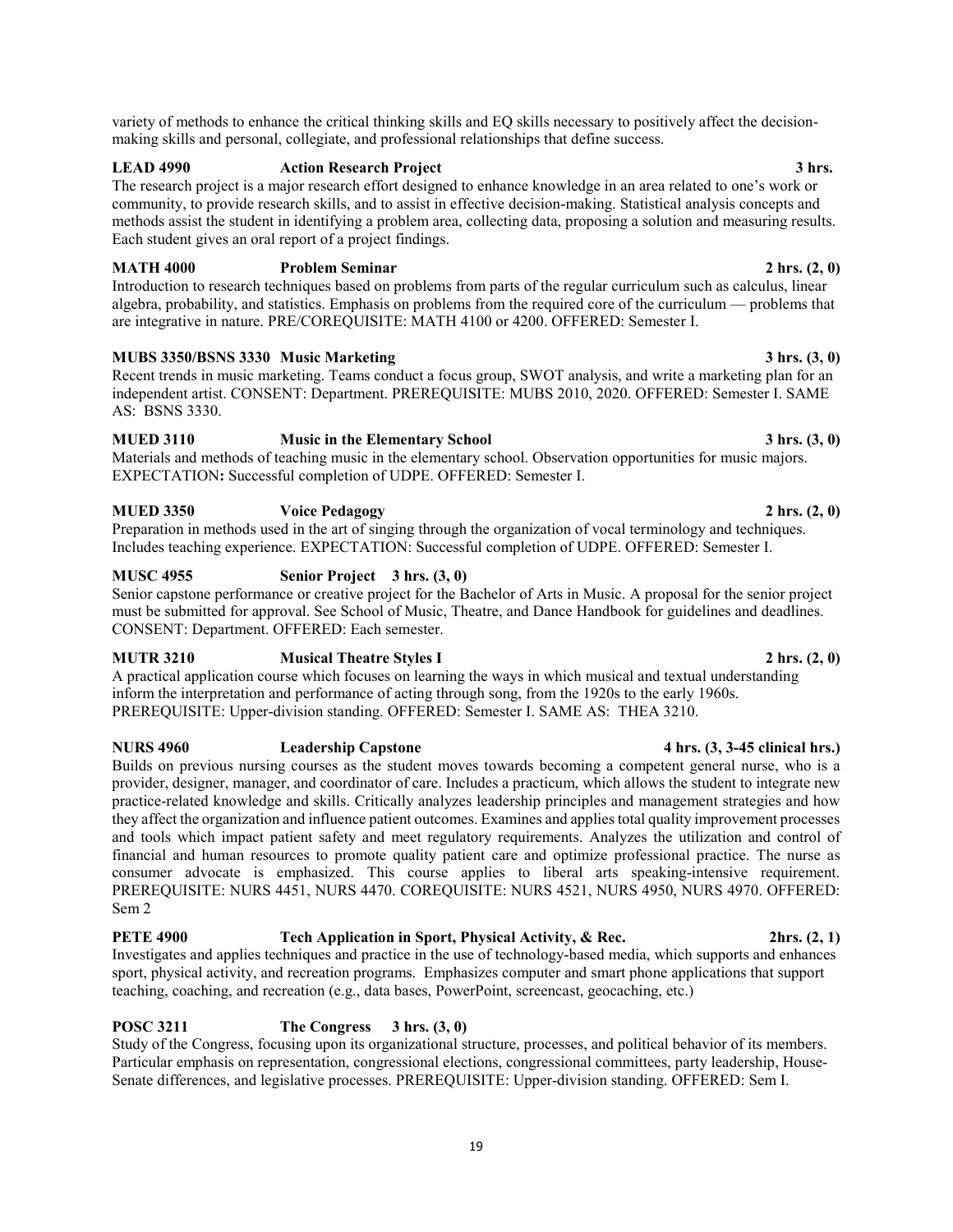## **POSC 3212 The Presidency 3 hrs. (3, 0)**

An examination of the selection, tenure, succession and leadership of the American chief executive. Topics include presidential elections, presidential power, and presidential relations with Congress, the bureaucracy, and the courts. PREREQUISITE: Upper-division standing. OFFERED: Fall.

## **POSC 3370 Intelligence and Security Studies 3 hrs. (3, 0)**

Introduces students to the intelligence cycle (planning, collection, processing, analysis, and dissemination), the role of the intelligence community in the making and implementation of foreign policy, and a broad overview of the field of security studies. Intelligence needs are discussed with respect to both public and private sector actors. Also examines the moral and legal constraints on national security professionals. OFFERED: Sem II 2019-20.

**PSYC 3200 Living the Christian Faith in a Post-Modern World 3 hrs. (3, 0)** An examination of the interface of biblical principles as developed through the inductive study of contemporary approaches to understanding the world. Emphasizes the impact of such principles on faith and action.

## **PSYC 4110 History and Systems 3 hrs. (3, 0)**

The study of the evolution of thought in psychology from its inception as an experimental science to the development of its significant systems, issues, experiments, and theories of today. It provides a good preparation for the Graduate Record Examination in psychology. PREREQUISITE: PSYC 2000

## **PSYC 4210 Capstone: Psychological Issues for Youth 4 hrs. (4, 0)**

A unifying experience for all youth leadership-development majors to integrate their understanding of the problems of youth, potential methods of prevention and guidance, and special topics unique to this age group. Students will prepare presentations for use during their internship. PREREQUISITE: PSYC 2000, 2510, 2850; SOCI 2120, 3100, 3150. OFFERED: Fall.

## **PSYC 4520 Capstone Research II 2 hrs. (1, 2)**

A continuation of Capstone Research I. This year-long course (fall and spring) provides an opportunity for students to design, propose, and implement individual research projects. Students are expected to present their research findings to an appropriate audience. EXPECTATION: Students should be prepared to cover part of the costs for their projects and any registration fees for conferences. CONSENT: Instructor. PREREQUISITE: PSYC 4510. OFFERED: Spring.

## **SOCI 4200 Social Stratification 3 hrs. (3, 0)**

Examines the origin, operation and maintenance of various systems of stratification on both structural and interactional levels. Also considers the characteristics and impact of social class division and related inequality in American society. Theories of social stratification discussed. PREREQUISITE: SOCI 2010, 3700.

## **SOCI 4950 Family Life Education Methodology and Professional Ethics and Practice 3 hrs. (3, 0)**

Provides an understanding of the history, general philosophy, development, implementation, and evaluation of research and theory-driven community-based education and intervention programs for families. The course provides future family life educators with skills required to design, implement, and evaluate programs focused on addressing critical issues of development and human relationships across the lifespan. Students will also develop the ability to critically examine ethical questions and issues as they relate to professional practice. **PREREQUISITE:** SOCI 2100, 3100, 3210, 3140; senior standing **OFFERED:** Sem. II.

Block field placement (472 hours) in social agency under professional supervision. Requires full-time availability for entire semester. PREREQUISITE: SOWK 4710. COREQUISITE: SOWK 4710, 4720, 4730.

## **SPAN 3020 Spanish Conversation 4 hrs. (3, 1)**

Designed to increase students' abilities to deal orally and culturally with a variety of subjects related to everyday life, employment, current events, and travel. Includes review of Spanish grammar, development of more fluent command of oral patterns, and more active control of vocabulary. Practice with native Spanish speakers required in a practicum setting. Required of all Spanish majors and minors. EXPECTATION: SPAN 2020.

## **SOWK 4850 Social Work Practicum 12 hrs. (Arranged)**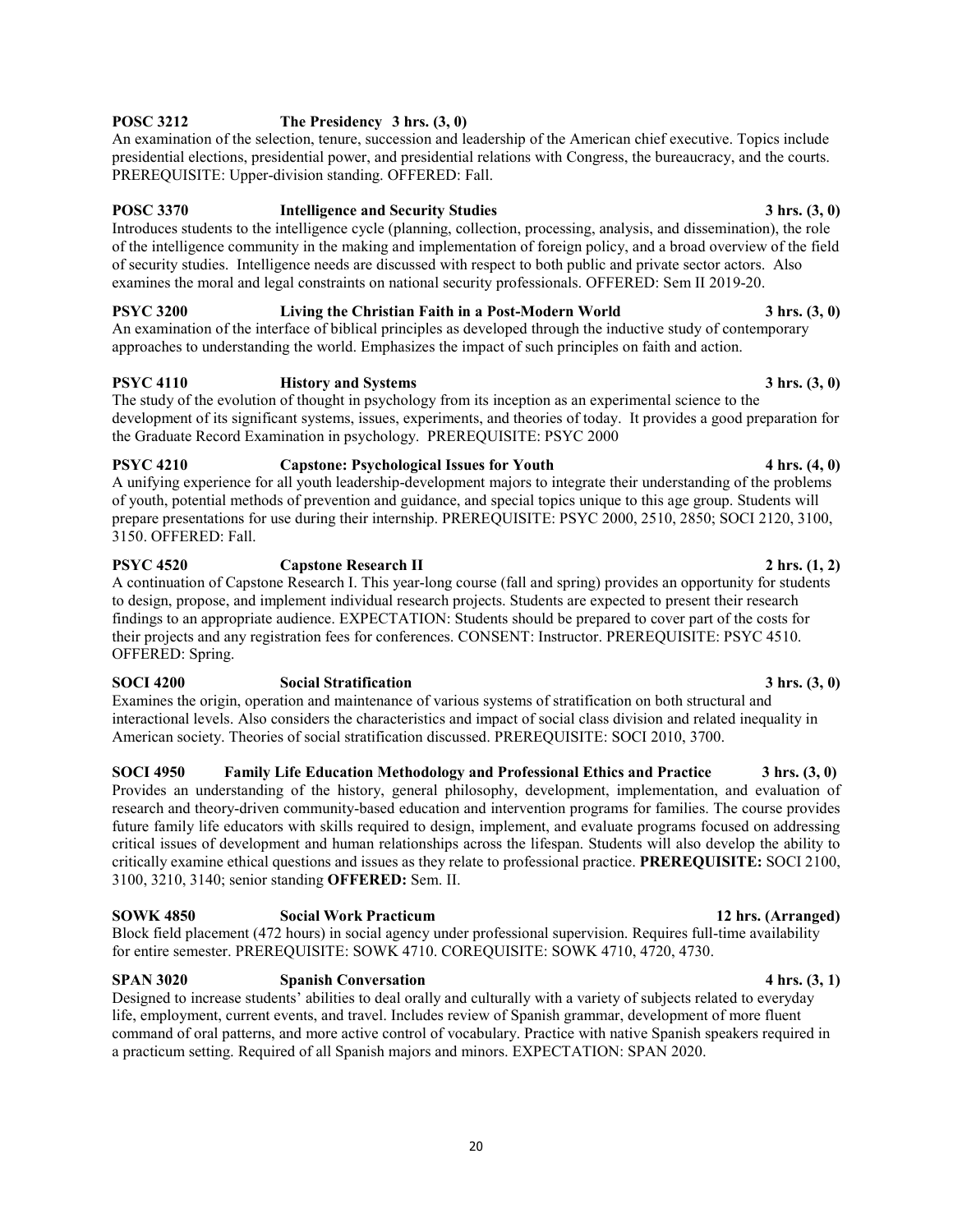## **THEA 3210 Musical Theatre Styles I 3 hrs. (3, 0)**

A practical application course which focuses on learning the ways in which musical and textual understanding inform the interpretation and performance of acting through song, from the 1920s to the early 1960s. PREREQUISITE: Upper-division standing. OFFERED: Semester II. Same as: MUTR 3210.

## **Writing Intensive Courses**

## **Two Writing Intensive courses beyond ENGL 1120 (pre-requisite). One of the two courses must be upperdivision.**

## **ACCT 4900 Professional Ethics for Accountants 1 hrs. (1, 0)**

A study of ethics for the accounting profession, with attention both to law and personal choice. PREREQUISITE: Senior standing.

## **ARTH 3030 Contemporary Art/Design 3 hrs. (3, 0)**

## A survey of the prevailing theories, art and design products, and practitioners that emerge from mid-twentieth century to the present. Students are expected to develop verbal and written skills in discussing contemporary visual products and to learn to identify significant characteristics of these products. This course is intended to promote the student's understanding of important ideas that shaped art and design practices and to expand knowledge of the debates regarding contemporary critical theory and criticism. PREREQUISITE: ARTH 2100.

# **ATRG 3440 Therapeutic Rehabilitation 3 hrs. (2, 2)**

Students will have guided experiences in evaluation, treatment, disposition, and rehabilitation of sports-related injuries related to activities with high incidence of upper extremity injuries. Students will be tested throughout this course in both real-time and practice settings. PREREQUISITE: ATRG 2420, 2540; athletic training major in good standing.

## **ATRG 4550** Research in Athletic Training 1 hr. (2, 0) **Research in Athletic Training**

The need for quality evidence-based practice is growing in all allied health profession. Student athletic trainers must be prepared to understand and utilize the evidence related to all aspects of athletic training. Likewise, students must learn how to add to the body of knowledge within athletic training. This course will discuss a variety of research methods including both qualitative and quantitative as they relate to athletic training and health care. Students will complete a case study and begin a year-long independent research project.

## **BIBL/RLGN 3000 History of Biblical Interpretation** 3 hrs. (3, 0) 3 hrs. (3, 0)

This course is a historically based study of the ways in which Christians have interpreted the Bible. The course considers the diversity of Christian interpretation as well as the development of Christianity as the biblical text was interpreted over time. PREREQUISITE: BIBL 2000; upper-division standing. SAME AS: RLGN 3000. OFFERED: Fall semester.

## **BIOL 4050** Genetics 4 hrs. (4, 2)

Study of the principles of genetics including Mendelian, molecular, microbial, developmental, and behavioral genetics as well as cytogenetics and genomics. Laboratory experiences range from classical to molecular procedures and concepts. PREREQUISITE: BIOL 2240. OFFERED: Fall.

## **BIOL/CHEM/PHYS 4910** Science Seminar I 1 hr. (1, 0)

Techniques and practice of written and oral technical communication with respect to experimental or library research projects. Required of all science majors. Both BIOL 4910 and 4920 must be completed to receive advanced writing competency (writing intensive) and speaking intensive credit. PREREQUISITE: Science major. SAME AS: CHEM/PHYS 4910. OFFERED: Fall

**BIOL/CHEM/PHYS 4920** Science Seminar II **1 hr.** (1, 0) Techniques and practice of written and oral technical communication with respect to experimental or library research projects. Required of all science majors. Both BIOL 4910 and 4920 must be completed to receive advanced writing competency (writing intensive) and speaking intensive credit. PREREQUISITE: Science major. SAME AS CHEM/PHYS 4920. OFFERED: Spring.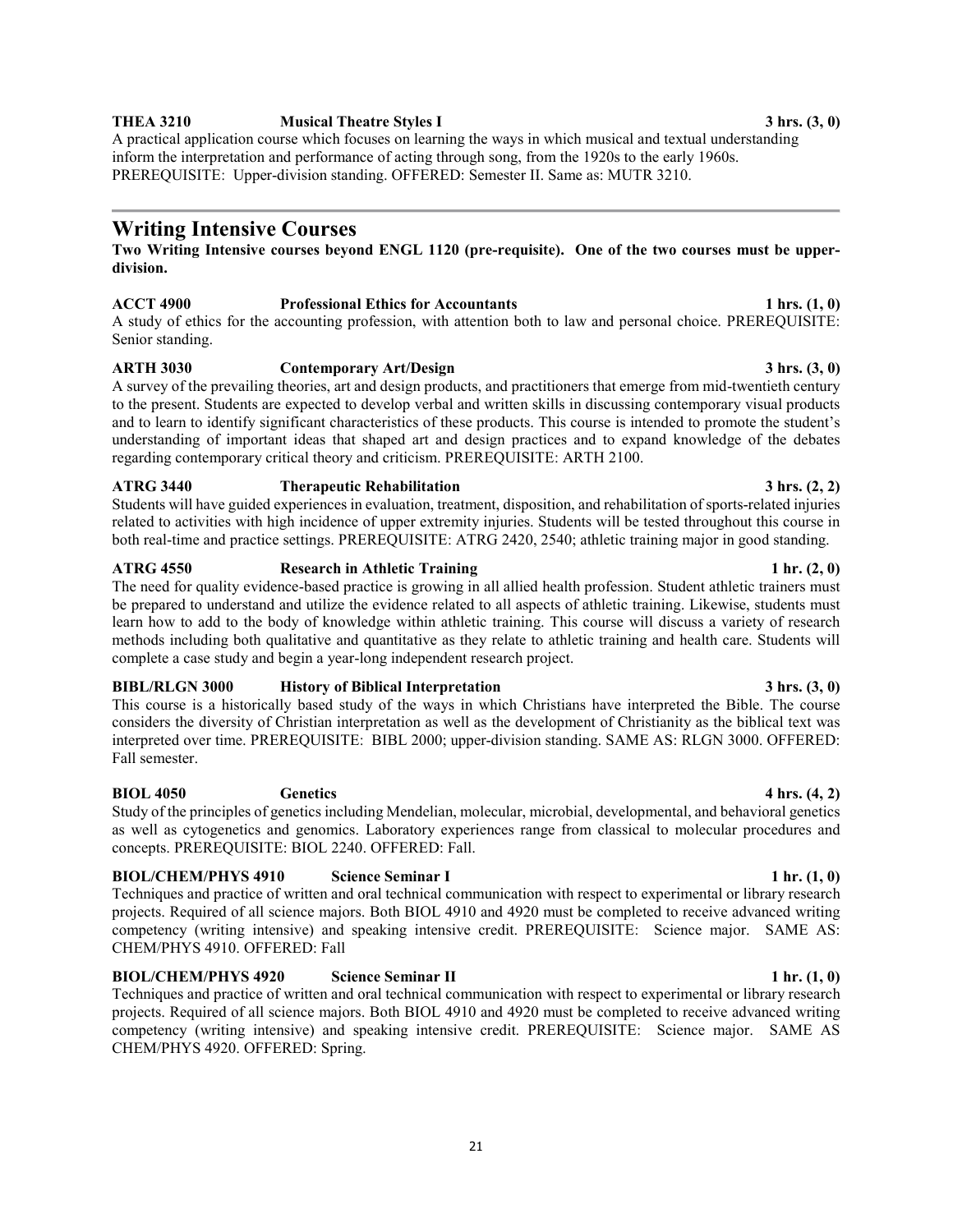## **BSNS 3120 Global Business** 3 hrs. (3, 0)

The importance of thinking globally and understanding the legal, technological, and economic differences that affect business practice are explored through readings and projects. The focus is on the global changes impacting national sovereignty, regionalization, and the balance of economic and political power. Applies to the liberal arts writingintensive requirement. OFFERED: Sem. I, II.

## **BSNS 3330 Music Marketing 3 hrs. (3, 0) 3 hrs.** (3, 0)

Recent trends in music marketing. Teams conduct a focus group, SWOT analysis, and write a marketing plan for an independent artist. PREREQUISITE: BSNS 2030, 2040. OFFERED: Semester I. same as: MUBS 3350.

## **BSNS 4910 Seminar in Ethics and Leadership 1 hr. (1, 0) 1 hr.** (1, 0)

This senior capstone course is designed to encourage students to seriously consider their individual responsibilities to the organization and to society. The Christian call to be "salt and light" is explored in an organizational context. PREREQUISITE: Senior standing.

## **CHEM 3100 Analytical Chemistry 4 hrs. (3, 6)**

Review of equilibrium and its relationship to gravimetric and volumetric analysis. Statistical methods and an introduction to environmental chemistry. Several instrumental techniques are introduced. PREREQUISITE: CHEM 2110. OFFERED: Fall semester.

**CMIN 4250 Theology in a Ministry Context 3 hrs. (3, 0)** In this capstone course required for Christian Ministries and Youth Ministries majors, students draw upon methods of congregational study, practical theology, and ministry experience to identify and address selected issues within a particular congregation. Includes written and oral presentations of ministry-related research. Applies to the liberal arts writing-intensive requirement. **EXPECTATION**: Completion of all internship hours and CMIN-captioned courses required by one's major. PREREQUISITE: CMIN 4810. OFFERED: Sem. 1.

## **COMM 2130 Writing for the Media 3 hrs. (3, 0)**

Research and writing in a variety of media, with an emphasis on news, features, public relations, and commercial copy. PREREQUISITE: COMM 2000, 2010. OFFERED: Each semester

## **COMM 2160 The Art of Storytelling 3 hrs. (3, 0)**

Introduction to theme, plot, story arc, character, and narrative view as told through cinema and media arts. Particular emphasis on screenwriting. Additional topics Include finding stories, adapting to the audience, and proper written form for different media. Includes daily writing assignments. PREREQUISITE: COMM 2000, 2010. OFFERED: Each spring.

## **COMM 3130 Advanced Newswriting and Reporting 3 hrs. (3, 0)** 3 hrs. (3, 0)

Study of advanced research, interviewing, and newswriting techniques, with emphasis on print, video, and new-media formats. PREREQUISITE: COMM 2130.

## **COMM 3220 Screenwriting 2 hrs. (2, 0) 2 hrs.** (2, 0)

Conception and scripting, of comedy, drama, and other genres. PREREQUISITE: COMM 2130.

## **COMM 3230 Advanced Feature and Magazine Writing 3 hrs. (3, 0)** 3 hrs. (3, 0)

Emphasis on conception and production of feature articles, including trend stories and personality profiles, for publication in newspapers and magazines as well as broadcast media. PREREQUISITE: COMM 2130.

## **COMM 3340 Public Relations Writing 3 hrs. (3, 0)**

Writing of effective public relations materials, use of persuasion techniques, and study of procedures for dissemination of public information. PREREQUISITE: COMM 2130, 2240.

## **CPSC 4950 Senior Design Capstone I 2 hrs. (1, 2)**

Students will apply software engineering principles through the development of significant projects. Course topics include discussion of ethical issues, career-readiness topics, and networking with guest speakers. PREREQUISITE: CPS 2100 and senior standing.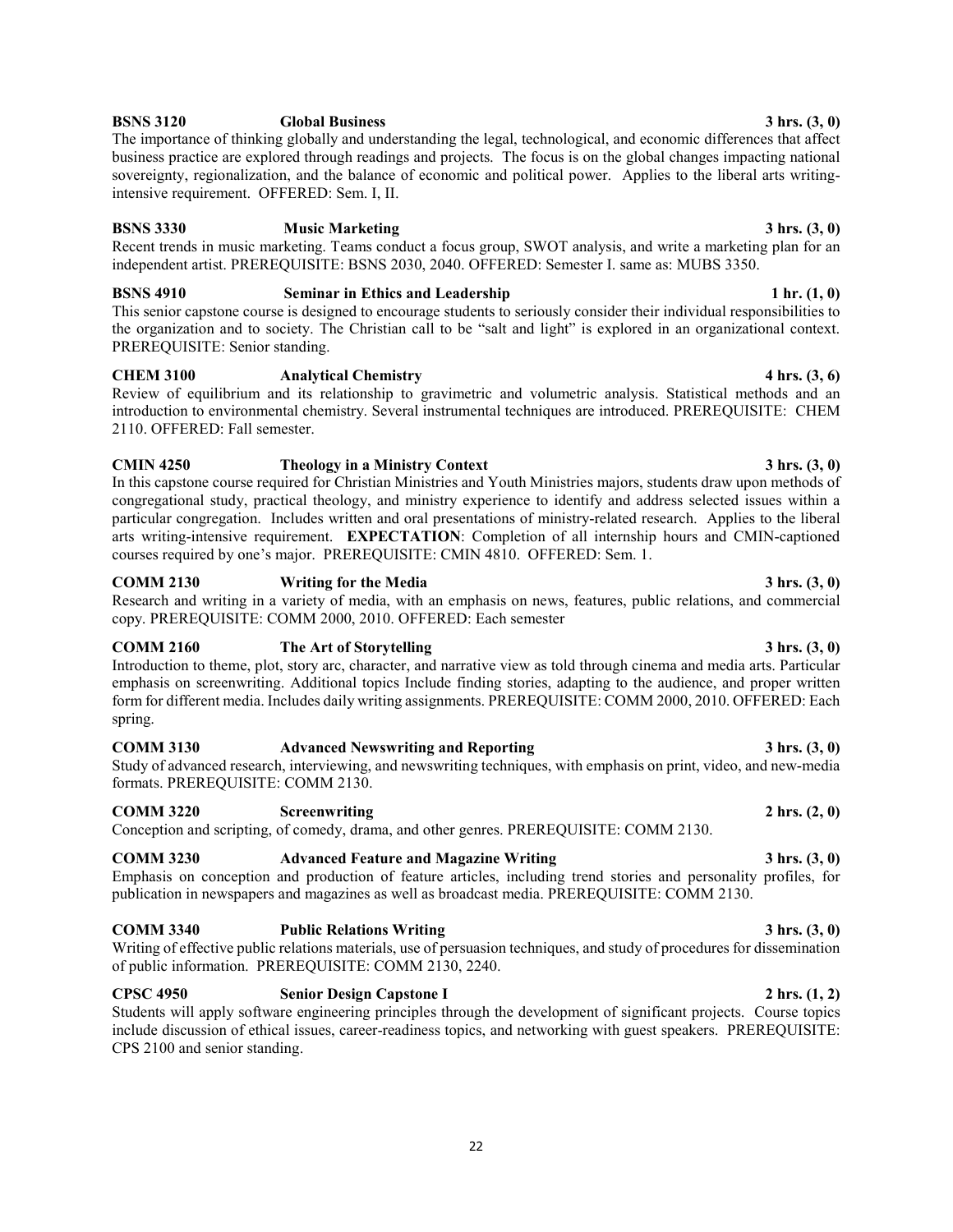## **CRIM/SOCI 2510 The Nature of Crime and Social Deviance 4 hrs. (4, 0)**

Examines the nature and extent of crime, juvenile delinquency, and social deviance in the United States. Special attention is given to theoretical perspectives, scientific research and scholarship in criminology, and related factors which offer explanations for these behaviors. PREREQUISITE: ENGL 1120. PREREQUISITE OR CO-REQUISITE: SOCI 2010 or SOCI 2020.

**DANC 3010 Dance History Survey 3 hrs. (3, 0) 3 hrs. (3, 0)** A survey of the development of humankind through dance, from primitive times to the present, with special focus on ballet and dance in America. PREREQUISITE: A minimum of 4 credit hours in the DANC caption. OFFERED: Semester I.

## **EDUC 3120 Educational Assessment for the Classroom Teacher 3 hrs. (3, 0**)

This course is designed to prepare elementary and secondary teacher candidates with a strong knowledge base about assessments and their use in the classroom today. Teacher candidates will learn what assessment is, when and how to use a variety of assessment strategies, how to create them, ways to interpret and analyze the data and results, and how to use these interpretations to inform their teaching practice. Students will design a comprehensive work unit based upon researched assessment practices, including gathering data and analyzing and interpreting their results. The comprehensive work unit will be submitted electronically via the TK20 website. Through reflective writing, students will be able to assess their understanding of assessment in the classroom and their growth in the appropriate use of a variety of assessment strategies. Grade of C or better required. Admission to the teacher education program required. PREREQUISITE: 2.75 GPA overall.

**EDUC 4120 Organization and Management for the Elementary Classroom 4 hrs. (2, 10)**  Culminating experience designed to allow teacher candidates to integrate the skills of teaching with effective classroom management techniques. Focus is on using data to develop effective management procedures and skills in order to allow students to make progress in the curriculum. Candidates will use action research to explore student and/or classroom behavior issues. This is a writing intensive course. Required of all Elementary Education majors. Grade of C or better is required. Expectation: Admission to professional semester is required. PREREQUISITE: 3.0 GPA in major/2.75 GPA overall, and senior standing.

## **EDUC 4710 Management, Organization, & Methods in the Sec. Classroom 4 hrs. (2, 10)**

This course focuses on strategies to meet the special needs of young adolescent and young adult students. Physical, emotional, social, and intellectual issues are a foundation for developmentally appropriate instruction. Designed as a sequel to the middle school course, this course emphasizes classroom management, action research, lesson design, and classroom culture. A practicum experience is embedded in the course and merged with the coursework to focus on managing the learning environment in order to enhance student success. Work in the university classroom and in a secondary school placement (practicum) are expected. This is a writing-intensive course. Required of all senior high/middle school education majors. Grade of C or better is required. PREREQUISITE: Admission to professional semester is required, 3.0 GPA in major/a 2.75 GPA overall; senior standing.

## **ENGL 2500 Appreciation of the Writing Craft 2 hrs. (2, 0) 2 hrs.** (2, 0)

Defines and analyzes the fundamental elements and writing techniques of various creative genres, such as short fiction, poetry, literary non-fiction, and/or drama. Strongly recommended as a prerequisite to ENGL 3110, 3120 or 3180. Expectation: Grade of C or above in ENGL 1120. PREREQUISITE: ENGL 1120.

## **ENGL 3050 History of the English Language 3 hrs. (3, 0)**

Investigates the origins and development of the English language. Particular emphasis on social and political forces that have influenced the development of the language. PREREQUISITE: ENGL 1120.

## **ENGL 3110 Creative Writing: Fiction 3 hrs. (3, 0)**

Emphasizes techniques writers use in various modes of fiction. Awareness of writer's craft applied theoretically in analysis of short fiction and practically in students' own creative endeavors in short fiction. ENGL 2500 strongly recommended as a prerequisite. EXPECTATION: Grade of C or above in ENGL 1120. PREREQUISITE: ENGL 1120.

## 23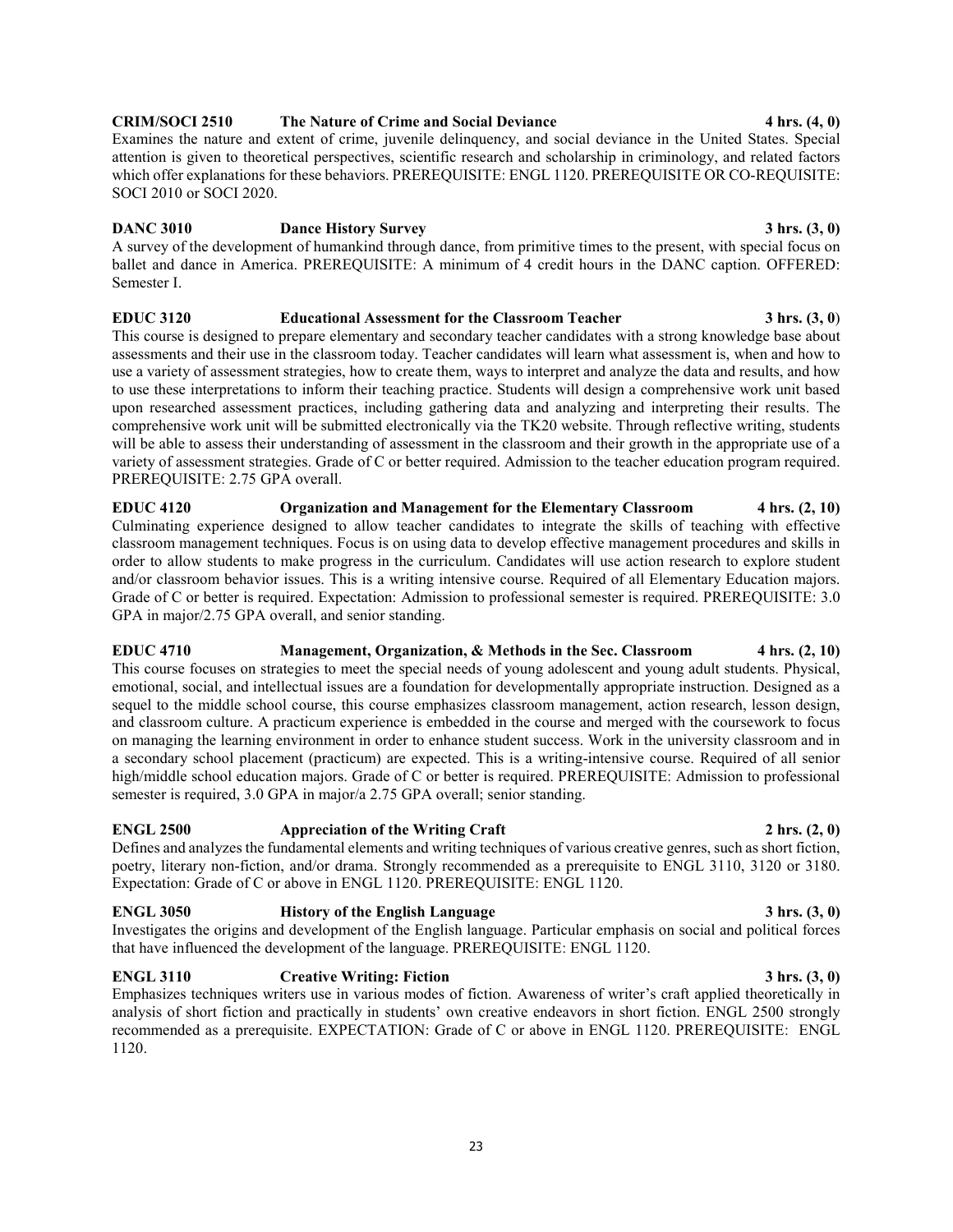## Required for all English majors and writing majors. Open only to seniors. Students will complete a comprehensive project that will draw on the knowledge, skills, concepts, and methods they have accumulated through study in the other courses required for the major. This project will also prepare them for the work they will do in graduate school, in professional organizations, in the literary marketplace, or in corporate settings. PREREQUISITE: Senior standing and English major or writing complementary major.

24

**ENGL 3190 Composing Arguments 3 hrs. (3, 0)** 

Advanced composition course that explores various models of argument, including persuasion, advocacy, consensus building, and classical rhetoric. Focuses on analyzing and composing multiple genres of written, visual, and digital argument. Audience accommodation, research, tone, and revision will be examined. EXPECTATION: Grade of C or above in ENGL 1120. PREREQUISITE: ENGL 1120.

## **ENGL 3500 American Literature of the Nineteenth Century 4 hrs. (4, 0)**

Examines the positive Romanticism of Emerson, Thoreau, and Fuller; the dark Romanticism of Poe, Hawthorne, and Melville; and the social or psychological realism of James, Twain, Crane, Gilman, and Chopin. PREREQUISITE: ENGL 1120.

## **ENGL 3551 American Literature of the Twentieth Century 4 hrs. (4, 0)**

Morrison. PREREQUISITE: ENGL 1120.

## **ENGL 3580 Cross-Cultural American Literature 3 hrs. (3, 0)**

Examines contemporary American poetry, fiction, and nonfiction, focusing on themes prominent in the literature of cross-cultural authors, such as assimilation, cultural adaption, discrimination, identity formation, intergenerational family conflicts, oppression in the homeland, and linguistic challenges. PREREQUISITE: ENGL 1120.

## **ENGL 4550 American Poetry 4 hrs. (4, 0)**

Examines the major voices and visions of American poetry by analyzing the work of 10 major American poets: Whitman, Dickinson, Frost, Stevens, Williams, Eliot, Moore, Bishop, Hughes, and Lowell. The work of more contemporary poets will be examined as well. PREREQUISITE: ENGL 1120.

## **ENGL 4700 Methods of Teaching English 3 hrs. (3, 0)**

Surveys methods, materials, and resources used in teaching composition, language, and literature in middle schools and high schools. EXPECTATION: Should be taken in conjunction with COMM 4750. OFFERED: Semester I.

# **ENGL 3120 Creative Writing: Poetry 3 hrs. (3, 0)**

Emphasizes techniques writers use in various modes of poetry. Awareness of poet's craft applied theoretically in analysis of poetry and practically in students' own creative endeavors in poetry. ENGL 2500 strongly recommended as a prerequisite. EXPECTATION: Grade of C or above in ENGL 1120. PREREQUISITE: ENGL 1120.

## **ENGL 3140 Writing and Digital Media 3 hrs. (3, 0)**

Advances students' professional writing skills by developing four key digital literacies: interacting with, analyzing, researching, and producing digital media. Includes a focus on rhetorical and professional writing theory. Students will examine the role language plays in digital spaces and will gain skills to produce quality writing in digital spaces. EXPECTATION: Grade of C or above in ENGL 1120.

ENGL 1120

**ENGL 3160 Professional Writing and Editing 3 hrs. (3, 0)** 3 hrs. (3, 0) Focuses on reader-centered approaches to develop skills necessary in professions that require strong writing and editing ability. Designed for students of varied academic majors and occupational interests. EXPECTATION: Grade of C or above in ENGL 1120. PREREQUISITE: ENGL 1120.

"forms" that are available to nonfiction writers. Matters of style and voice will be examined closely. ENGL 2500 strongly recommended as a prerequisite. EXPECTATION: Grade of C or above in ENGL 1120. PREREQUISITE:

## **ENGL 3180 Composing Nonfiction 3 hrs. (3, 0)**

Examines the major literary developments and the philosophical or social perspectives within American literature of the 20th century. Writers include Fitzgerald, Hemingway, Faulkner, Steinbeck, Wright, Updike, Vonnegut, and

# **ENGL 4910 Senior Capstone Seminar** 3 hrs. (3, 0)

# Advanced composition course that examines and practices the processes of nonfiction writing and the variety of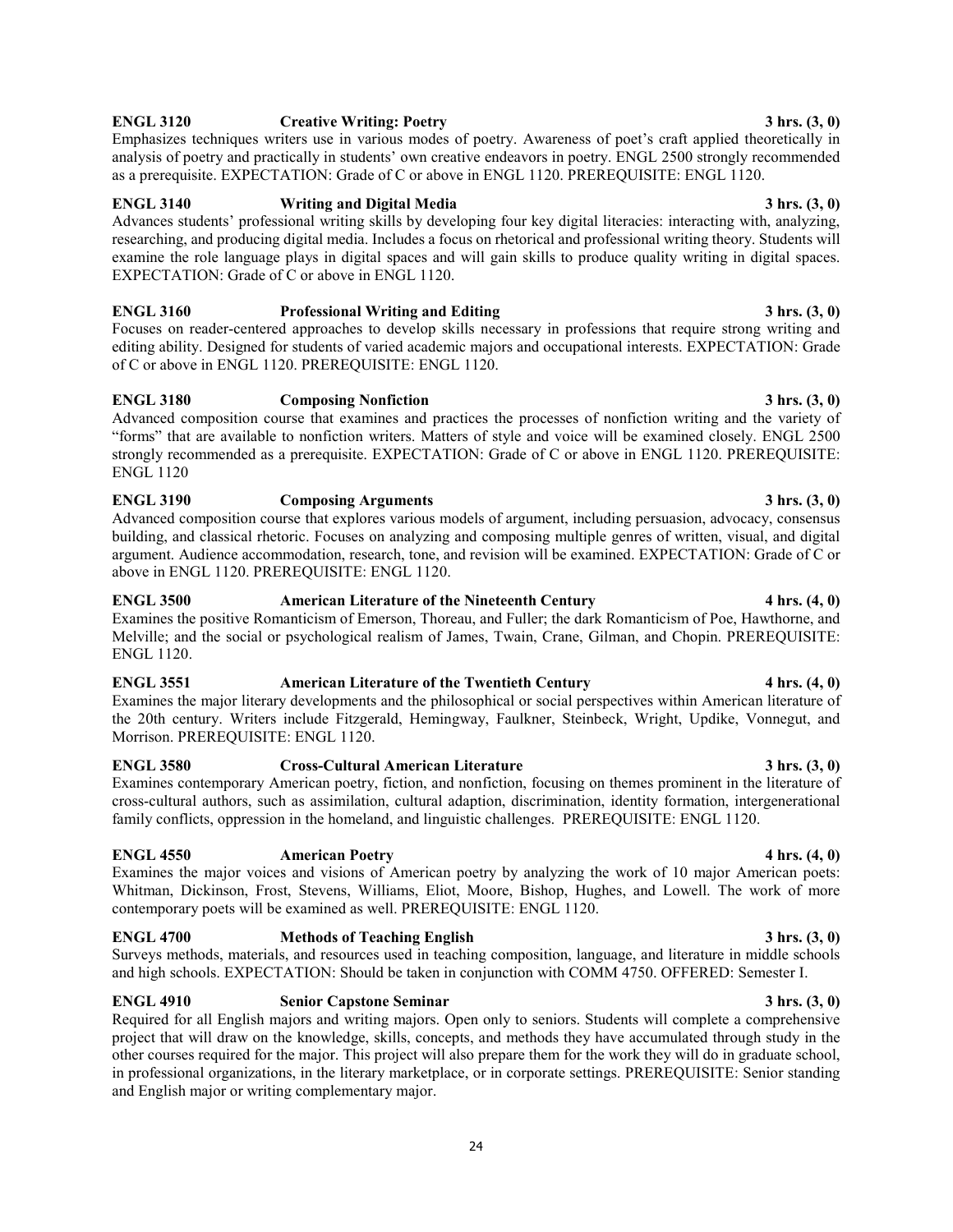## **ENGR 2090 Systems Engineering 3 hrs. (3, 0)**

This course focuses on various aspects of systems engineering, including risk analysis, engineering economics, project planning, and the product development lifecycle. This course is heavily project based. This course applies to the liberal arts writing-intensive requirement. PREQUISITE: ENGL 1120. OFFERED: Sem. II.

## **ENGR 4950 Engineering Senior Design I** 2 hrs.  $(0, 4)$

Applications of design principles to a capstone engineering project. Projects are team based and include developing design specifications, conceptual designs, and final designs. Project requirements include significant oral and written communication components. Examples of projects include inter- collegiate competition, industry sponsored, applied research, and service projects. Co-requisite: Senior standing in an engineering major.

## **ENGR 4960 Engineering Senior Design II 2 hrs.** (0, 4) **2 hrs.** (0, 4)

Building on ENGR 4950. Applications of design principles to a capstone engineering project. Projects are team based and include developing design specifications, conceptual designs, and final designs. Project requirements include significant oral and written communication components. Students pursuing more than one major in engineering must complete a two-semester sequence in senior design for each major. PREREQUISITE: ENGR 4950.

## **EXSC 3480 Physiology of Exercise II 4 hrs. (3, 2)**

An advanced course in the area of exercise and human performance. Which provides further in-depth examination of the physiological mechanisms responsible for both the acute and chronic changes which occur with exercise. PREREQUISITE EXSC 3470. Fee required. OFFERED: Sem.II.

## **EXSC 4910** Research in Exercise Science 3 hrs. (3, 0)

The need for quality evidence-based practice is growing in all allied health professions. Students must be prepared to understand and utilize the evidence related to all aspects of professional practice. This course will discuss a variety of research methods, including both qualitative and quantitative. Students will begin a yearlong independent research project. **FIRST OFFERED:** Sem. I.

## **EXSC 4920 Seminar in Exercise Science** 2 hrs. (2, 0)

Investigates selected topics of current interest in exercise and health science. Capstone course in exercise science. Requires a written and oral presentation of a creative project involving either applied, experimental, or library research. PREREQUISITE: Exercise science major; senior standing.

## **FLAN 4900 Senior Seminar in Foreign Languages** 3 hrs. (3, 0)

Addresses openness to truth and Christian commitments and practices from a global perspective of foreign languages and cultures. Includes required readings, in-depth discussions, and a major project and presentation. Taught in English. Required of all Spanish teaching and non-teaching majors. Recommended for French and Spanish minors. CONSENT: Instructor. OFFERED: Spring semester each year.

## **HIST 3260 Women in the World, 1800 to Present 3 hrs. (3, 0)**

This course covers a broad history of the role of women throughout the world from approximately the end of the 18th century to modern times. A brief examination of the lives of western women will provide a basis for discussion of the political, cultural, economic, and theological influences on women in Asia, Africa, and the Middle East specifically, with additional attention being paid to women in Latin America and India. Considerable time will be spent discussing the changing roles of women over the course of two centuries. PREREQUISITE: Upper-division standing. OFFERED: Sem. I, II.

## **HIST 3300 Middle East 3 hrs. (3, 0)**

ethics in the modern era. OFFERED: Sem. I.

Survey of Middle Eastern history since the rise of Islam. Emphasis on the 18th century to the present, including the impact of the West on the Middle East. PREREQUISITE: Upper-division standing. OFFERED: Sem. II.

**HIST 3425 Slavery and Freedom in the Modern World, 1800 to the Present 3 hrs. (3, 0)** This course examines the institutions of slavery and their demise during the "Age of Emancipation" in the 19<sup>th</sup> century, focusing particular attention on the emancipation process in the United States, England, Brazil, and the Caribbean. Also connects these historical events and debates to modern debates regarding liberty, forced labor and Christian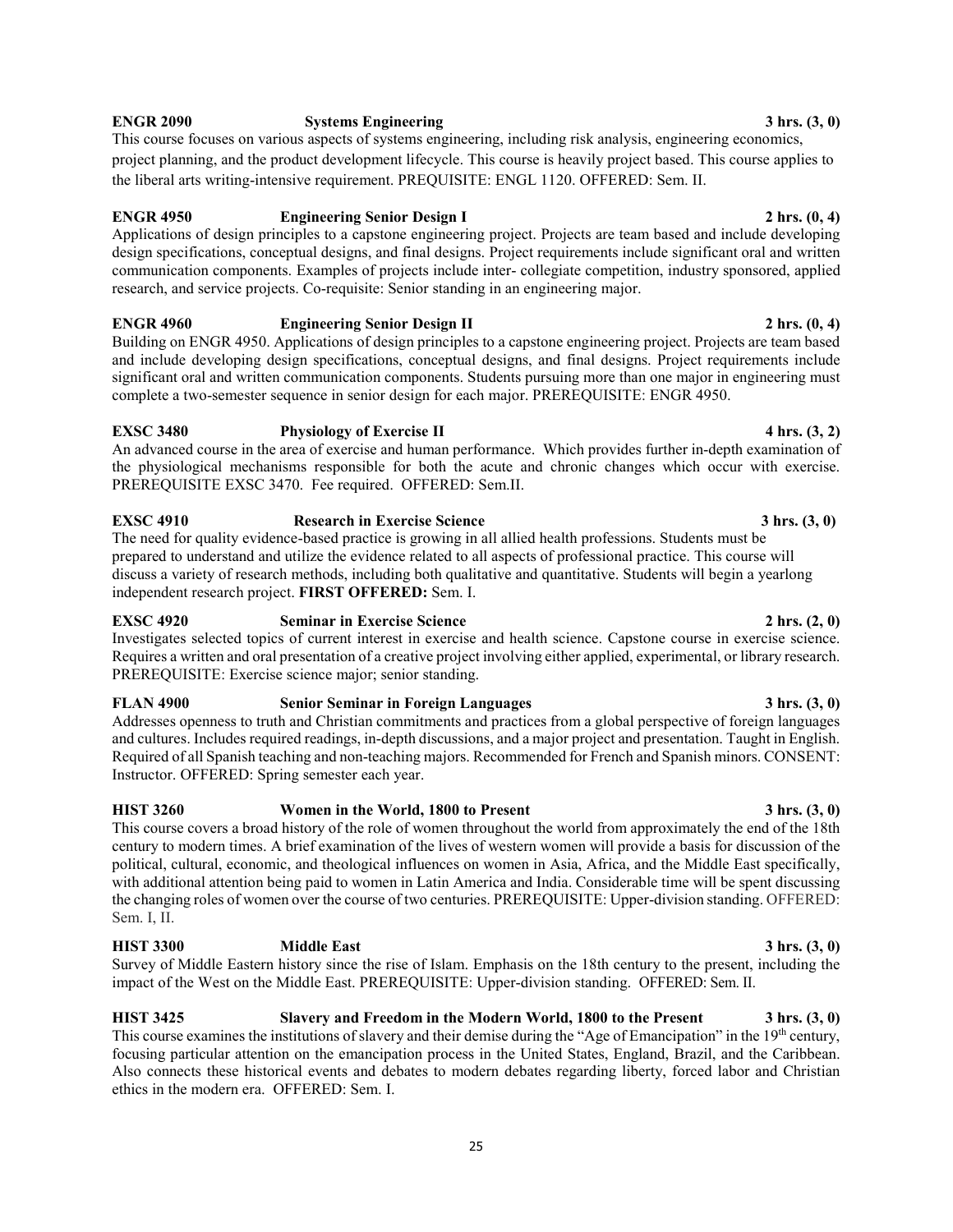## **HIST 3440 Civil War and Reconstruction 3 hrs. (3, 0)**

An examination of the coming of the Civil War, the major figures in the North and the South, issues related to the conduct of the war, and the reconstruction of the nation following its conclusion. PREREQUISITE: Upper-division standing.

## **HIST 3451 United States from the Gilded Age to 1945** 3 hrs. (3, 0)

Focuses on the political, economic, social, psychological, and diplomatic influences that contributed to the United States emerging as the dominant world power in the 20th century. Particular emphasis is placed on the triple motivations — national security, economic health, and moral duty — that traditionally have driven American foreign policy. PREREQUISITE: Upper division standing.

**HIST 3452 United States from 1945 to the Present 3 hrs. (3, 0)** Focuses on U.S. history as the country emerged as the dominant power following World War II and faced a new struggle with the Soviet Union that became known as the Cold War. Particular attention will be given to the economic, geographic, and ideological threats — real and perceived — that influenced the decision-making process regarding foreign policy. Emphasis will also be placed on topics such as the Baby Boom, Johnson's Great Society, Civil Rights, the Women's Movement, and efforts of other groups to gain recognition, economic cycles, and political events. PREREQUISITE: Upper-division standing.

## **HIST 3470 The American West 3 hrs. (3, 0)** A comprehensive examination of the history of the American West from the Louisiana Purchase to present day. Introduces issues of American expansion and settlement, relations with Native Americans and other peoples of color, and patterns of economic and cultural interaction and conquest in the Trans-Mississippi region. PREREQUISITE: Upper-division standing.

**HIST 3510 Law, the Constitution, and War in American History, 1787 to Present 3 hrs. (3, 0)** Examines the impact of war on American military, political, social, and economic institutions from the Revolution through the War on Terror. This will include the development of what has been called an "American way of war," the role warfare has played in the development of the American political and legal system, and the interaction between warfare and broad American sociocultural development. Writing intensive.

## **HNRS 3221 Traditionalism and Globalization 3 hrs. (3, 0)**

Examines the bridges and barriers among various cultures of the world through a historical analysis.

## **LEAD 4990 Action Research Project 5 hrs.**

The research project is a major research effort designed to enhance knowledge in an area related to one's work or community, to provide research skills, and to assist in effective decision-making. Statistical analysis concepts and methods assist the student in identifying a problem area, collecting data, proposing a solution and measuring results. Each student gives an oral report of a project findings.

## **MUBS 3350 Music Marketing 3 hrs. (3, 0)**

Recent trends in music marketing. Teams conduct a focus group, SWOT analysis, and write a marketing plan for an independent artist. CONSENT: Department. PREREQUISITE: MUBS 2010, 2020. OFFERED: Semester I. **SAME AS:** BSNS 3330.

## **MUBS 3500 Current Topics in Music Business 1 hr. (1, 0)**

Guided writing assignments and class presentations focusing on current topics of interest to students of the music business. The writing process will involve developing a topic proposal, an abstract, an annotated list of sources, and a project outline, as well as composing a moderate-length term paper to be presented to the class. PREREQUISITE: MUBS 2010, 2020. OFFERED: With sufficient demand.

## **MUSC 3110 History of Music: Medieval/Renaissance 3 hrs. (3, 0)**

General historical survey of music from classical antiquity through the Renaissance. PREREQUISITE: MUSC 2110. OFFERED: Semester I.

**MUSC 3120 History of Music: Baroque/Classic 3 hrs. (3, 0)** General historical survey of music from 1650 to 1800. PREREQUISITE: MUSC 2110. OFFERED: Semester II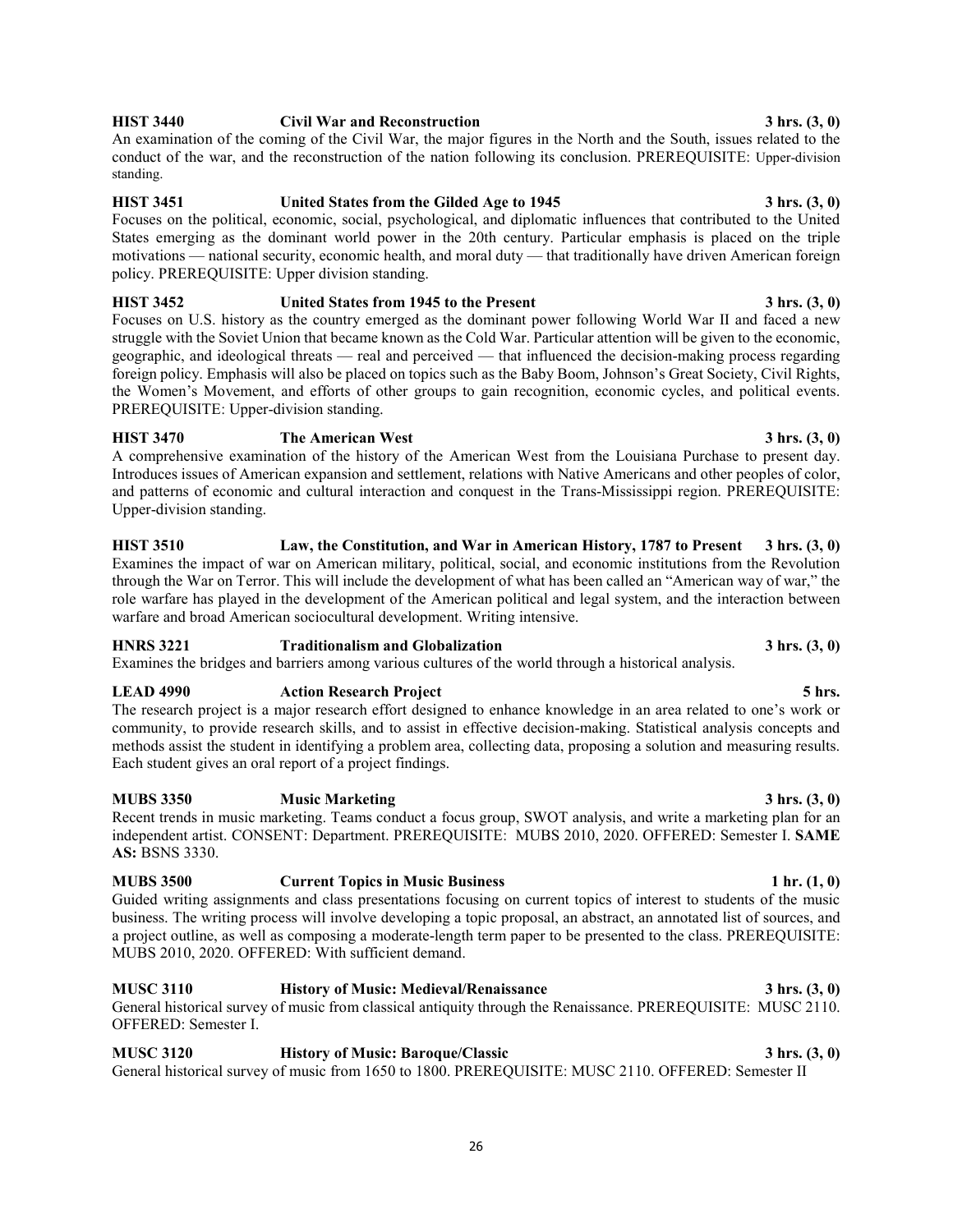## **MUSC 3130 History of Music: 19th and 20th Centuries 3 hrs. (3, 0)**

General historical survey of Western Art music from the 19th century to the present. PREREQUISITE: MUSC 2110. OFFERED: Semester I.

# **MUSC 3170 History of Music: Popular Music in the 20th Century 3 hrs. (3, 0)**

General historical survey of popular music from the late 19th century to the present, with emphasis on Western popular music. PREREQUISITE: MUSC 2110. OFFERED: Semester II.

## **MUSC 3180 History of Music: Lyric Theatre 3 hrs. (3, 0)**

General historical survey of lyric theatre — opera, operetta, revue, musical theatre — from the 17th century to the present. PREREQUISITE: MUSC 2110. OFFERED: Semester II,

## **NURS 3391 Evidence-Based Research 3 hrs. (3, 0)**

Introduces nursing research with an in-depth study of the steps of the research process. Analysis of nursing research studies will occur. Explores research design and application of evidence-based practice methodology. Students critique research articles and develop a proposal related to a topic of significance to the practice of nursing. It is recommended that the math requirement be met prior to enrolling in the course. This course applies to the liberal arts writing intensive requirement. **PREREQUISITE:** NURS 3351, ENGL 1120. **COREQUISITE:** NURS 3361. **OFFERED:** Sem. II

## **NURS 4470 Seminar in Nursing 4 hrs. (4, 0)** Professional standards of moral, ethical, and legal conduct are discussed. Students assume accountability for personal and professional behaviors by reflecting on one's own beliefs and values as they relate to professional practice. Students identify personal, professional, and environmental risks that impact personal and professional choices on vulnerable populations. PREREQUISITE: NURS 3360, 3390. CO-REQUISITE: NURS 4450.

## **PEHS 3340 Sociology of Sport 3 hrs. (3, 0)**

Examines sports and its part in the lives of people, communities, and our society. Encourages students to ask critical questions regarding how sports impact the world in which we live. Investigates the influence of sports on children, gender, race, social class, media, the economy, and religion.

## **PETE 2250 Motor Behavior 3 hrs. (3, 0)**

Examines the forces that influence the acquisition of motor skill and movement patterns. Surveys growth and development patterns. Identifies characteristics of skilled movement forms. Reviews factors which impact the learning of skills like knowledge of results and performance. Discusses motivational patterns and sport interests. Surveys the sub-discipline of motor learning.

## **PETE 4300 Curriculum Development/Assessment in Physical Education 3 hrs. (3, 2)** Examines the integration of content, instruction, and assessment to the principles and practices of program development. Requires the creation of teaching documents that shape the physical education curriculum. Provides a field experience that promotes the application of curriculum development in three age-level settings. Reviews administrative issues facing physical education teachers. Expectation: Completion of required activity classes. Prerequisite: Teaching major. PREREQUISITE or CO-REQUISITE: PETE 3750, 4260, 2.6 or higher GPA. EXPECTATION: Passed Praxis I.

## **PHYS 3100 Modern Physics Laboratory 2 hrs. (0, 6)**

Advanced experiments in modern physics, mechanics, electricity, magnetism, heat, and optics with emphasis on scientific methods and laboratory technique. PREREQUISITE: PHYS 2240, 2250. OFFERED: Spring semester.

## **POSC 2400 Political Science Research Methods 3 hrs. (3, 0)**

Provides a foundation for reading and interpreting research done by political scientists, as well as doing research and writing in political science courses. Focuses on principles for research design and the collection, analysis, and presentation of data. OFFERED: Fall semester.

## **POSC 3211 The Congress 3 hrs. (3, 0) 3 hrs. (3, 0)**

Study of the Congress, focusing upon its organizational structure, processes, and political behavior of its members. Particular emphasis on representation, congressional elections, congressional committees, party leadership, House-Senate differences, and legislative processes. This course applies to the liberal arts speaking intensive requirement. PREREQUISITE: POSC 2400 and upper-division standing. OFFERED: Sem. I.